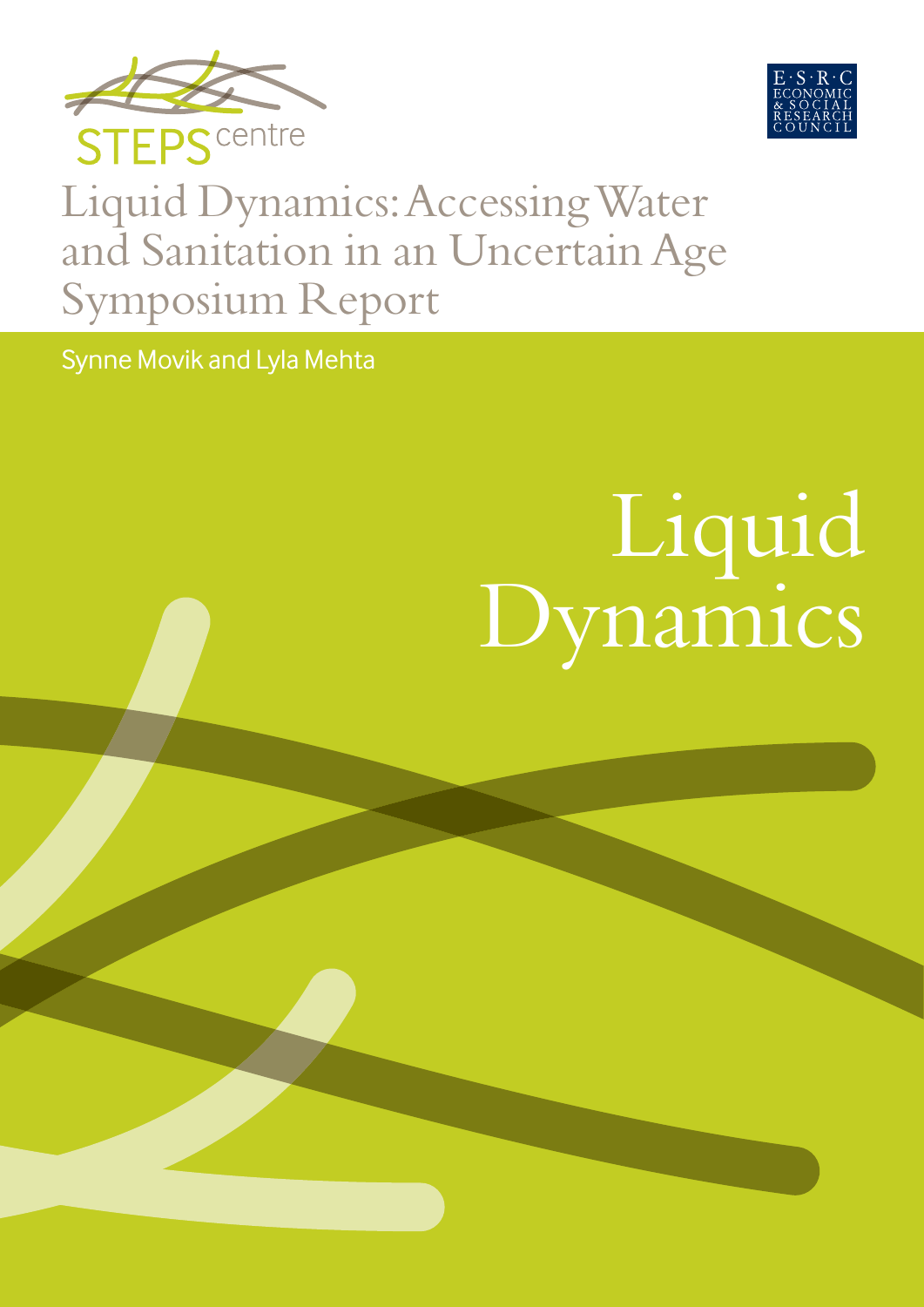

# **Liquid Dynamics: Accessing Water and Sanitation in an Uncertain Age Symposium Report**

Dynamics symposium held at the STEPS Centre in Brighton in complex dynamics and interactions between the social, ecological and technological dimensions of water and sanitation. The intention action to help address issues of sustainability and social justice in water and sanitation. . In the global water talkshops, such as the World Water of academics and practitioners in the water and sanitation domain

The symposium focussed on four broad themes: climate change and uncertainty; urban and peri-urban challenges; sanitation and disease ecologies and rights, technologies and access. A range of diverse perspectives were aired and shared, and exchanges and debates were characterised by energy and enthusiasm. It is our hope that this event can provide a useful starting point for continued conversations and

#### **About the Authors**

**Synne Movik** is currently working as an independent consultant, and processes and implementation at the national, regional and local levels and using the Inkomati Water Management Area as a case study.

**Lyla Mehta** is a Research Fellow at the Institute of Development Studies, University of Sussex. She is a sociologist and her work has India's Narmada Valley. She has engaged in advisory work on issues various UN agencies and the World Commission on Dams and has also and social movements in Europe and India. She has authored The Politics and Poetics of Water: Naturalising Scarcity in Western India Confronting Marginalisation and Gender Injustice (Sage, 2009) and co-edited Forced Displacement: Why Rights Matter (Palgrave, 2008).

www.steps-centre.org.

ISBN-978 1 85864 958 7

**Price £5.00** © STEPS 2010



#### **About the STEPS Centre**

How do we deal with the spread of HIV/AIDS or avian 'flu? How can farmers in dryland Africa cope with the challenges of climate change? How do we address water and pollution problems in rapidly growing Asian technology work for the poor, have become central challenges of our times.

The STEPS Centre (Social, Technological and Environmental Pathways to Sustainability) is a new interdisciplinary global research and policy engagement hub that unites development studies with science and technology studies. We aim to develop a new approach to understanding practical solutions that create better livelihoods, health and social justice for poor and marginalised people.

SPRU Science and Technology Policy Research at the University of

and economic issues.

**www.steps-centre.org**

#### **Other titles in this series include:**

| <b>Approach</b> | Pathways to sustainability: an overview of the<br><b>STEPS Centre approach</b>                   |
|-----------------|--------------------------------------------------------------------------------------------------|
| 1. Dynamics     | Dynamic Systems and the Challenge of Sustainability                                              |
|                 | <b>2. Governance</b> Understanding Governance: pathways to sustainability                        |
| 3. Designs      | Empowering Designs: towards more progressive<br>appraisal of sustainability                      |
|                 | 4. Agriculture Agri-Food System Dynamics: pathways to<br>sustainability in an era of uncertainty |
| 5. Health       | Health in a Dynamic World                                                                        |
| 6. Water        | Liquid Dynamics: challenges for sustainability<br>in water and sanitation                        |
|                 | For more STEPS Centre publications visit:                                                        |
|                 | www.steps-centre.org/publications                                                                |
|                 |                                                                                                  |





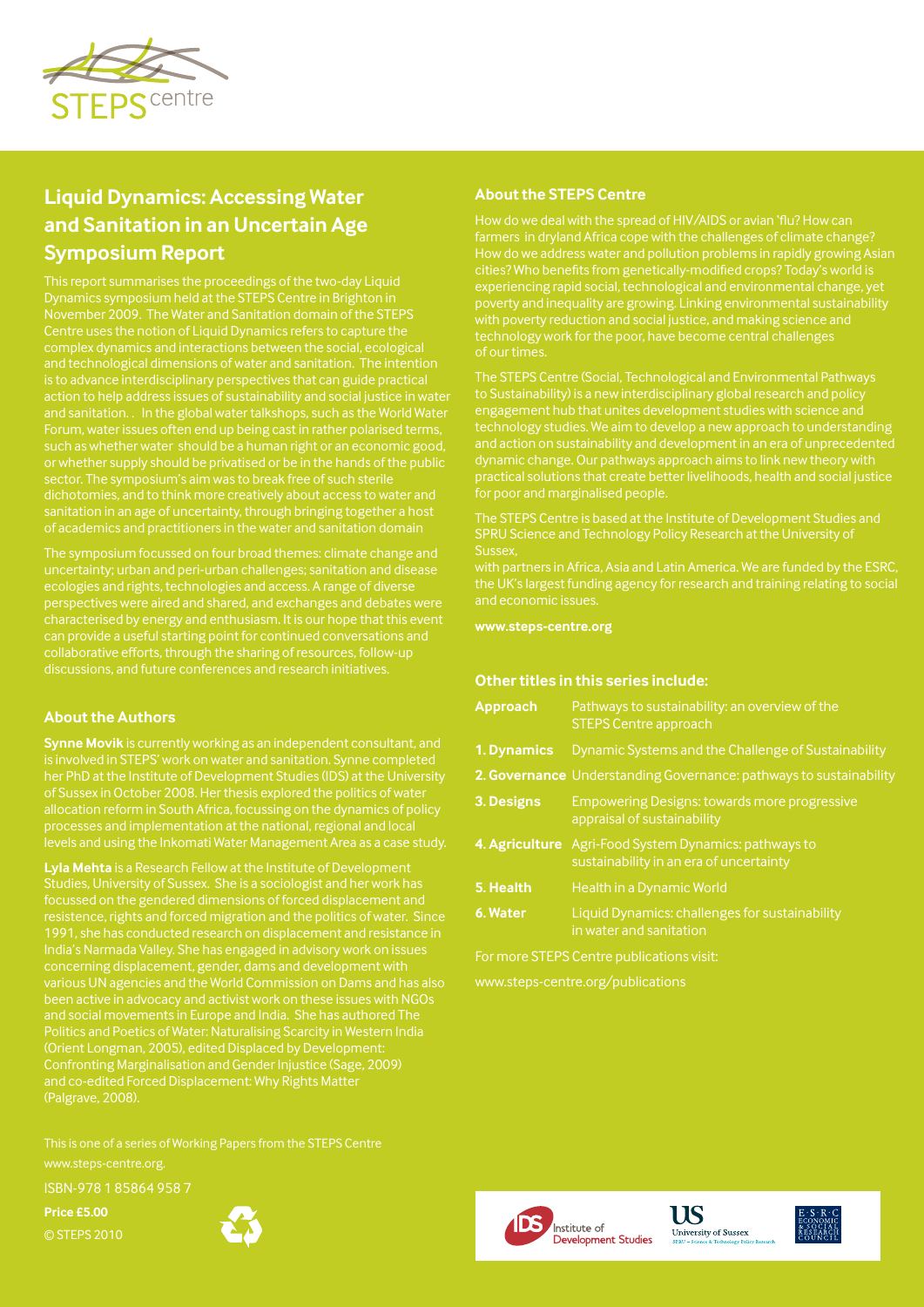# **Liquid Dynamics: Accessing Water and Sanitation in an Uncertain Age**

# **Symposium Report**

**Synne Movik and Lyla Mehta**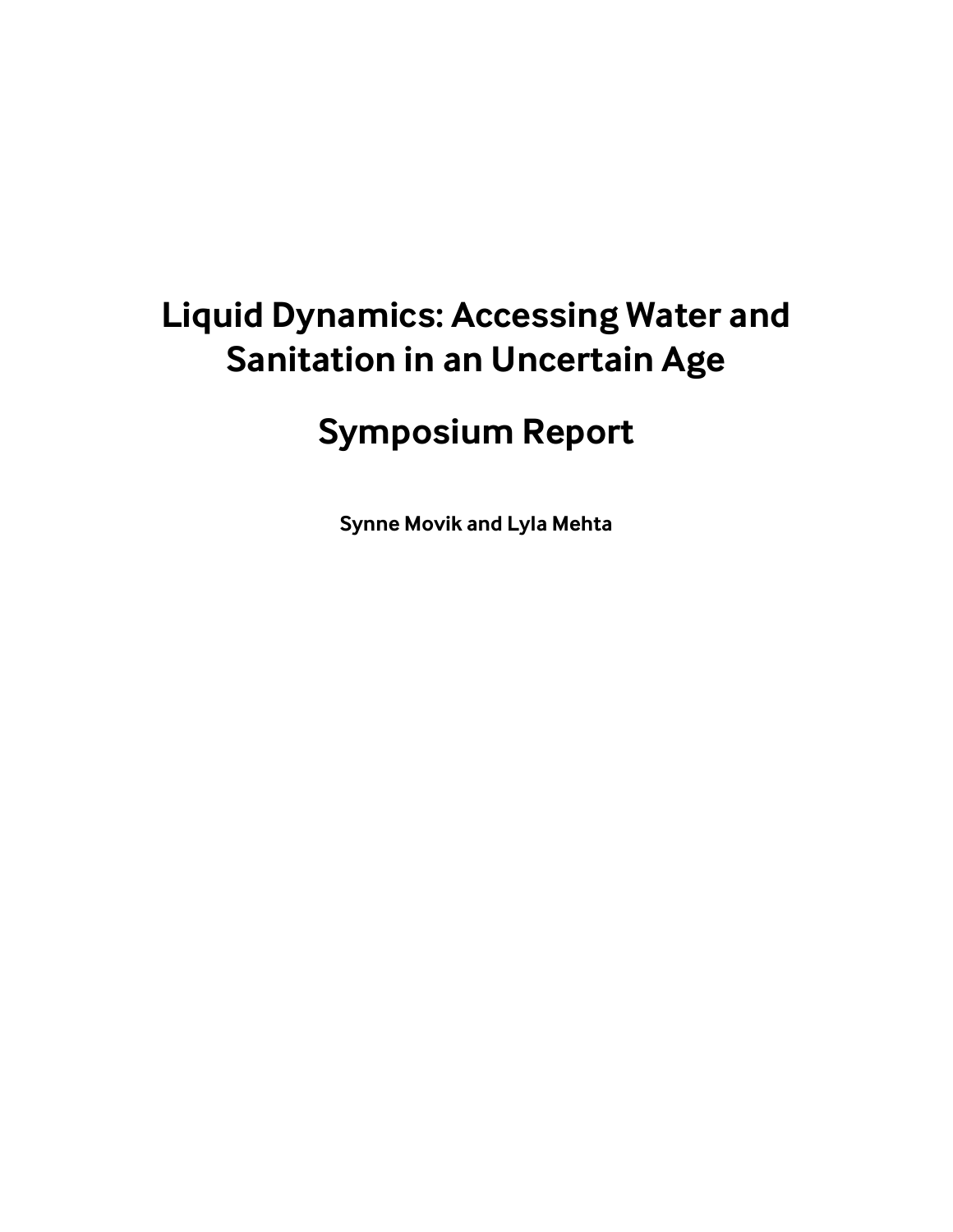Movik, S. and Mehta, L. (2010) Liquid Dynamics: Accessing Water and Sanitation in an Uncertain Age, Symposium Report, STEPS Working Paper 42, Brighton: STEPS Centre

First published in 2010 © STEPS 2010 Some rights reserved – see copyright license for details

ISBN 978 1 85864 958 7 Thanks to Margaret Klousia and Sara Wolcott who kindly provided their notes from the Symposium and to Naomi Vernon and Harriet Le Bris for help with copy-editing.

Design by Wave [\(www.wave.coop\)](http://www.wave.coop/), Barney Haward and Lance Bellers. Print by MCR Print [\(www.mcrprint.co.uk\)](http://www.mcrprint.co.uk/).

For further information please contact: STEPS Centre, University of Sussex, Brighton BN1 9RE Tel: +44 (0) 1273915673 Email: [steps-centre@ids.ac.uk](mailto:steps-centre@ids.ac.uk) Web: [www.steps-centre.org](http://www.steps-centre.org/)

STEPS Centre publications are published under a Creative Commons Attribution – Non-Commercial – No Derivative Works 3.0 UK: England & Wales Licence [\(http://creativecommons.org/licenses/by-nc-nd/3.0/legalcode\)](http://creativecommons.org/licenses/by-nc-nd/3.0/legalcode)

Attribution: You must attribute the work in the manner specified by the author or licensor. Non-commercial: You may not use this work for commercial purposes. No Derivative Works: You may not alter, transfer, or build on this work.

Users are welcome to copy, distribute, display, translate or perform this work without written permission subject to the conditions set out in the Creative Commons licence. For any reuse or distribution, you must make clear to others the licence terms of this work. If you use the work, we ask that you reference the STEPS Centre website [\(www.steps-centre.org\)](http://www.steps-centre.org/) and send a copy of the work or a link to its use online to the following address for our archive: STEPS Centre, University of Sussex, Brighton BN1 9RE, UK [\(steps-centre@ids.ac.uk\)](mailto:steps-centre@ids.ac.uk).

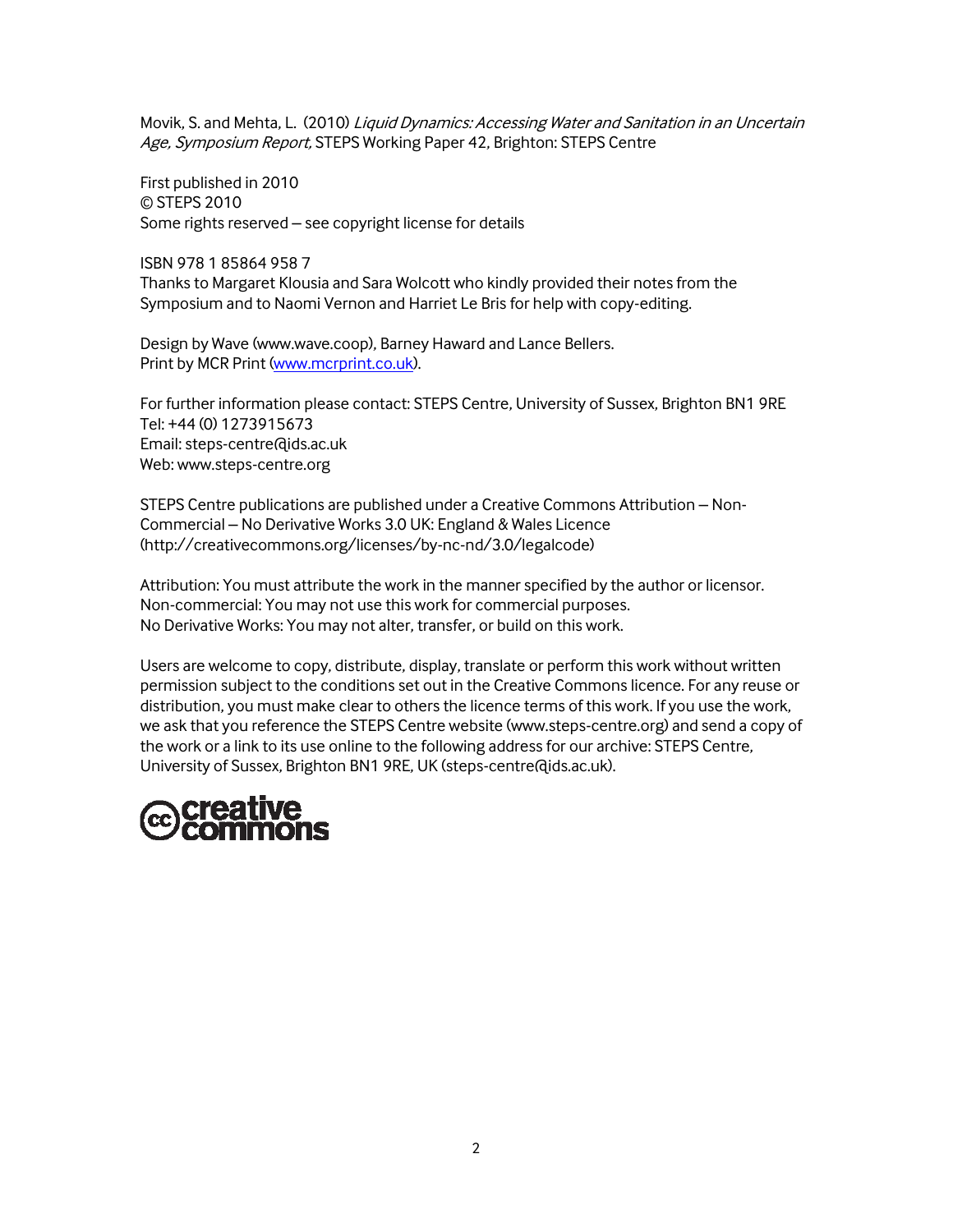# **CONTENTS**

| CLIMATE CHANGE AND UNCERTAINTY: EMERGING ISSUES FOR WATER AND SANITATION 6 |  |
|----------------------------------------------------------------------------|--|
|                                                                            |  |
|                                                                            |  |
|                                                                            |  |
|                                                                            |  |
|                                                                            |  |
|                                                                            |  |
|                                                                            |  |
|                                                                            |  |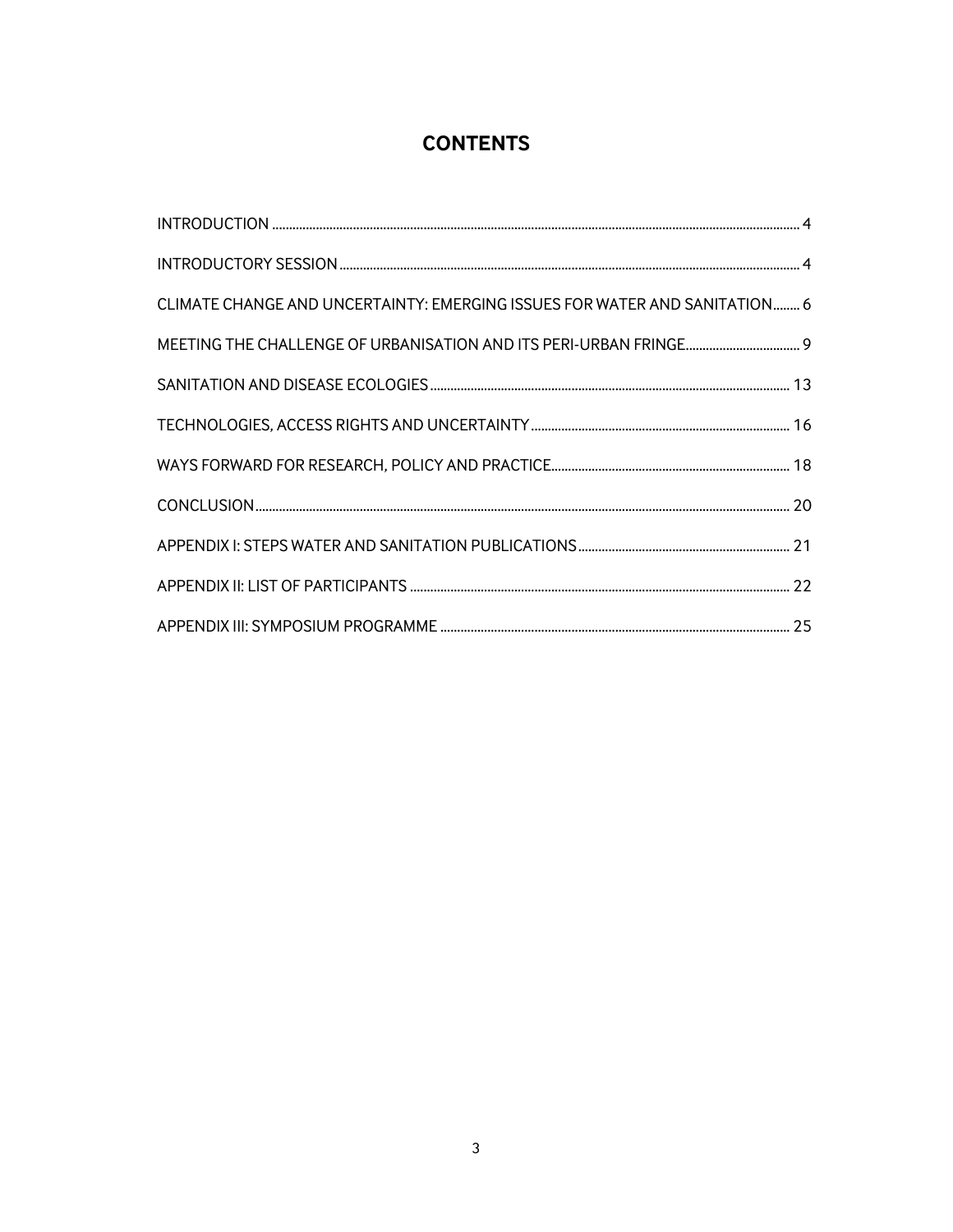### **INTRODUCTION**

<span id="page-5-0"></span>In an era of unprecedented social, environmental and technological change, the STEPS (Social, Technological and Environmental Pathways to Sustainability) Centre has been concerned with linking environmental sustainability and technology with poverty reduction and social justice. Since 2006, STEPS has been developing the 'pathways' approach that interweaves social, technological and environmental considerations with dynamic change across the domains of water and sanitation, agriculture and health and the themes of dynamics, governance and designs.

The water and sanitation domain in STEPS is developing the notion of 'liquid dynamics' in order to advance interdisciplinary perspectives with practical action that will help address issues of sustainability and social justice in water and sanitation. Liquid dynamics refers to the often neglected patterns of interaction between the social, technological and ecological dimensions of water and sanitation, raising questions about uncertainty, risk, politics and power. But such dynamics have often been ignored in conventional policy approaches.

As became evident during the 2009 World Water Forum in Istanbul, water and sanitation debates continue to be framed in rather technocratic terms, disconnected from the everyday needs of poor and marginalised women and men. Discussions often tend to be polarised and charged, for example revolving around whether water should be considered as an economic good or a human right, or whether to adopt private versus public service provision. The Symposium thus sought to break free of such conventional framings and polarisations, and start thinking more creatively around issues of access, complexity, uncertainty and governance in water and sanitation, bearing in mind health and agriculture linkages. The Symposium was therefore an opportunity to bring together people with different perspectives to bridge the divides evident in Istanbul and other global talkshops. It aimed at interdisciplinary engagement on current hot topics such as water/ sanitation and climate change and the water and sanitation 'crisis' in order to encourage 'blue sky' thinking in terms of research, analysis and action as well as to explore avenues for future research areas and collaborative efforts. By critically examining uncertain dynamics, governance and learning/ appraisal challenges in key policy areas such as climate change, urbanisation and water and sanitation governance, the organisers hoped to begin a process that would address how alternative pathways can be found that meet the needs of the marginalised in a sustainable and just way. Each session began with stimulating interventions from a few participants, followed by discussion, debate and exchange.

## **INTRODUCTORY SESSION**

#### **Lyla Mehta, Melissa Leach**

<span id="page-5-1"></span>The Symposium opened with introductory presentations of the STEPS Centre's pathways approach, and its application in water and sanitation. We live in an uncertain age, and we must negotiate the politics of sustainability while ensuring human well-being is not compromised. There is a general sense of frustration around water; ideas tend to be recycled, global debates are disconnected and polarised, and often ignore the embeddedness of water issues and the questions around climate change and availability. Water in this context refers to small and big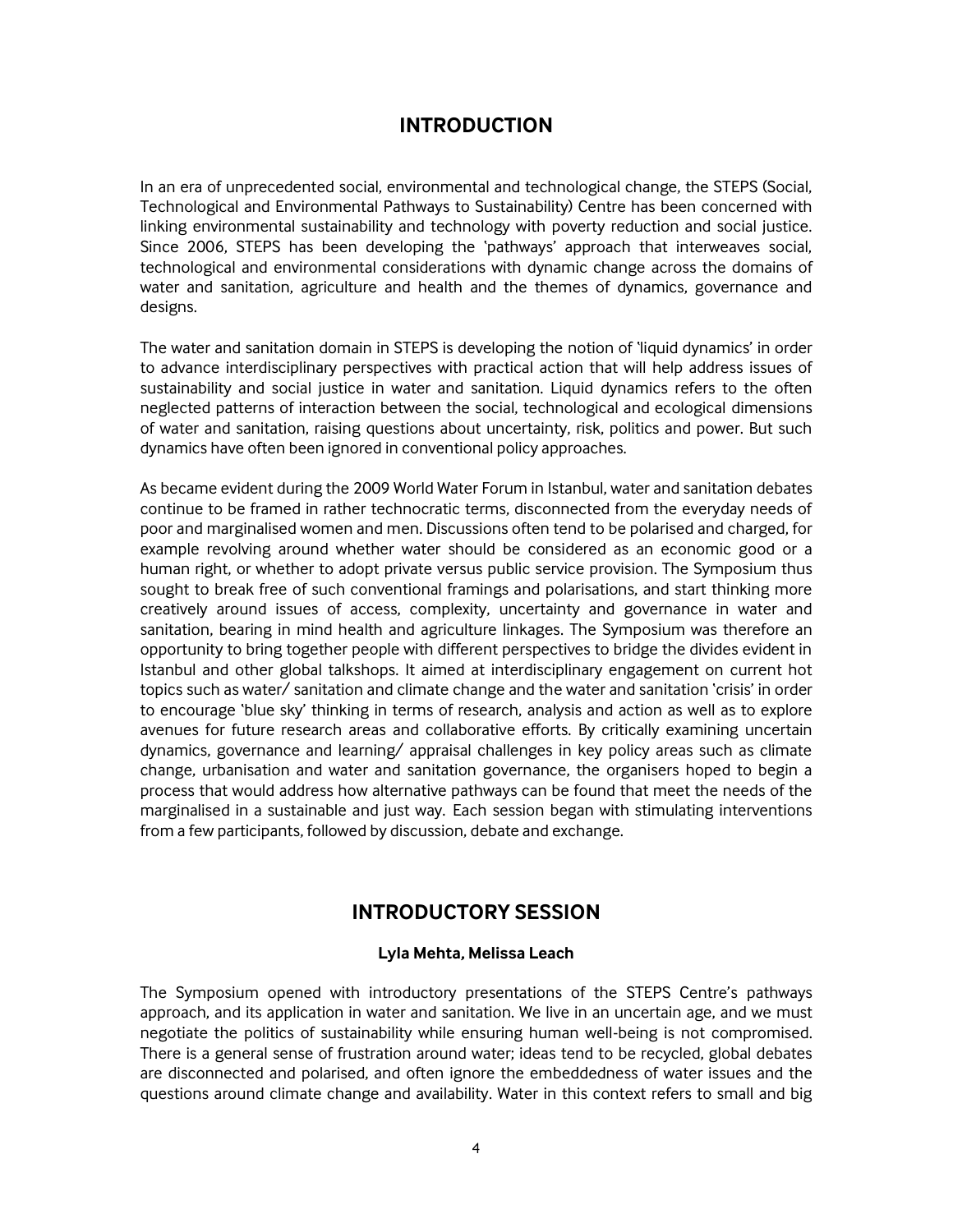water, for life and for production, domestic and large scale, and also includes sanitation and all of its linkages to water. Can this symposium create space for creative, blue-sky thinking and explore linkages and collaborative potentials to ask: How do we move beyond the current disconnect? What are the pathways to addressing all of the variables of uncertainty, access and governance?

The idea of the 'pathways to sustainability' approach, central to this conference, was developed by the STEPS Centre, a group of researchers at IDS and SPRU, in collaboration with global partners. Water and sanitation is one of three STEPS Centre domains, and the cross-cutting themes are dynamics, governance, and designs. The pathways approach was developed in response to the growing recognition of complexity and dynamism of interlinked social, ecological and technological systems and the fact that the search for big, technical-managerial solutions that still dominates development approaches is premised on a more static, singular view of the world, a fundamental mismatch that leads to cycles of failure emerging as backlashes from nature, politics and mires of disagreement. We must move towards a normative, politicised perspective on sustainability that includes discrediting empty rhetoric and recapturing it as a discursive resource, and that moves beyond generalised, colloquial notions to address qualities of human well-being.

There is a need to recognise the dynamics and interconnectedness of social, ecological and technological systems, as systems and their dynamics are always open to multiple framings and narratives produced by people and institutions. Framing occurs in terms of scale, boundaries, key elements and relationships, dynamics at play, perspectives, interests and values. Some frames and narratives justify and become interlocked with powerful pathways; trajectories of intervention and change, but there are always alternative narratives and hidden narratives. Elements of sustainability: stability, resilience, robustness, and durability will be required in different ways at different times to solve different problems. Governance pressures tend to favour solutions that create stability, incumbent institutions tend to favour strategies which preserve the status quo and sometimes these are supported and perpetuated by the media. There is a need for an 'opening up' of discussion to recognise alternatives; to be explicit about conflicts and trade-offs, discovering roles for new tools and methods, being cognisant of the politics of sustainability, and taking part in progressive engagement. Building on STEPS ideas, we must be explicitly normative and reflexive; examine framings, accept incomplete knowledge, and be aware of own positionality

There are many current fault lines, dominant assessments and dominant perspectives in water and sanitation; there is a focus on techno-centrism that does not acknowledge interlocking social, technological and environmental elements, in other words, 'liquid dynamics.' These debates are framed by largely Northern players, promoting universalised positions and standardised definitions. There will be struggles over not just the access to water, but its meanings to different populations. We must acknowledge the multiple and varied framings – economic, volumetric etc. – of scarcity as well as the varied values and meanings that people attach to water issues. Water and sanitation are multi-faceted, encompassing social technological and environmental dimensions. Governance and designs are key. In water and sanitation; there has been a shift from centralised to decentralised solutions, but problems arise when we start to explore how these decisions are made and who they involve. Water systems are vulnerable to climate change and disasters, and we must look at sustainability from the position of social justice and ask questions of scale, while acknowledging politics and varying knowledges.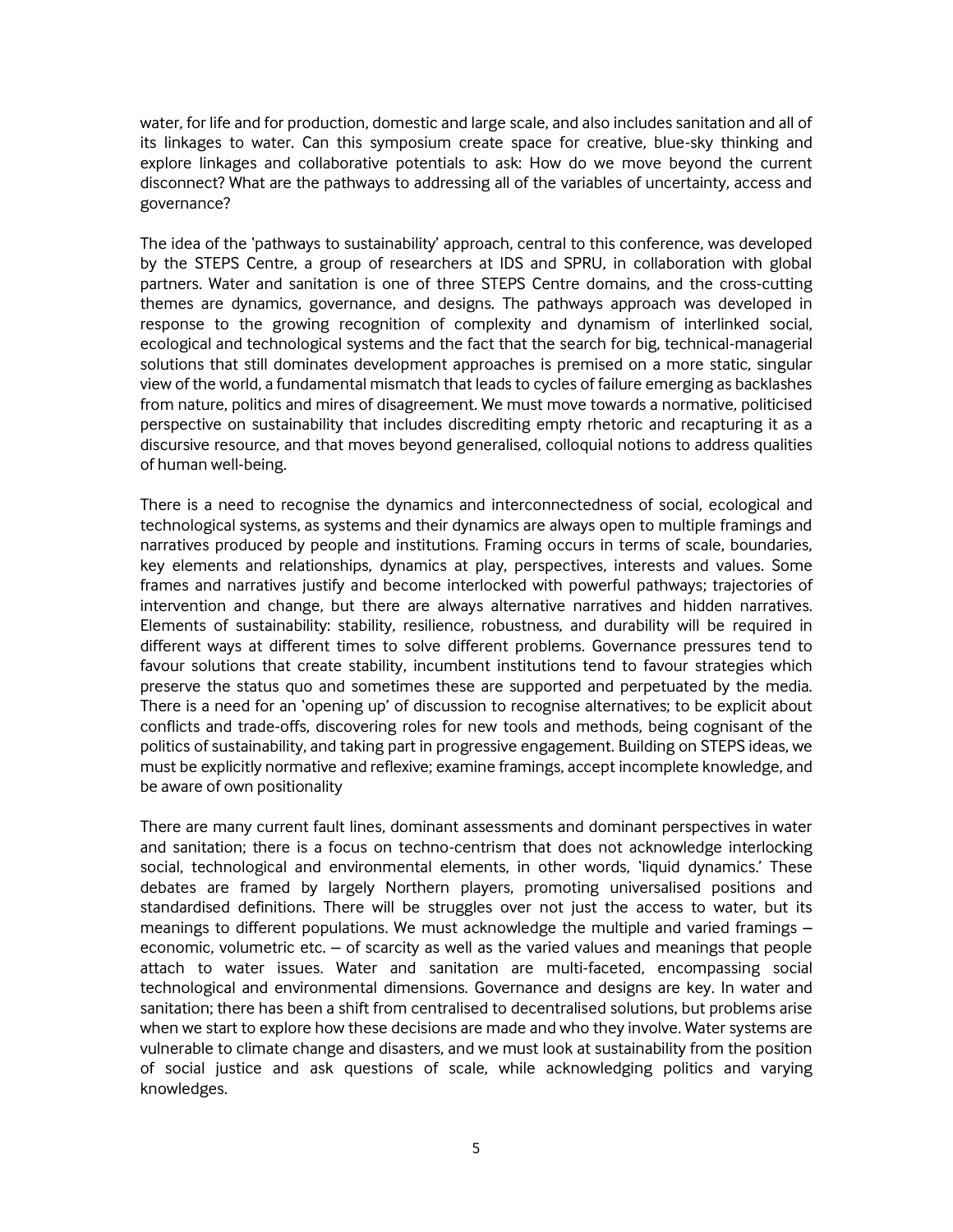#### **Discussion**

After this initial introductory session, the floor was open for comments. Some of the issues that were highlighted included: the importance of addressing the divisions between contextualised and universalist perspectives when discussing the solutions to water and sanitation issues, as pointed out by Kirsten Hastrup. How can we make these ideas relevant and useful for an engineer in the field, and make them work in different contexts and different countries? How do we make solutions better, and what is to be understood by 'better'? asked Mansoor Ali, who cautioned that we need to be aware of the historical context of particular alternatives. Melissa Leach observed that what matters is to make the politics of alternatives explicit. These discussions and alternatives are often uncomfortable, but they need to be confronted. Jan Selby, drawing on his experience with the Israeli/Palestinian conflict and the water inequalities there, commented that while there are water disparities between Israelis and Palestinians, there are likewise internal disparities between water access and distribution. He found that many colleagues were not prepared to take a socio-political approach to water issues – so how do we encourage the inclusion of these elements in the debates?

# <span id="page-7-0"></span>**CLIMATE CHANGE AND UNCERTAINTY: EMERGING ISSUES FOR WATER AND SANITATION**

#### **Roger Calow, Declan Conway, Kirsten Hastrup, Laurence Smith, Merylyn Hedger**

Chair and discussant Roger Calow started by saying that it was important to have a space to do things differently and question the dominant framings of things such as scarcity, security, and climate change. Too often, adaptation becomes its own field, with its own discourse. The lack of communication between different areas speaks to the need to mainstream the discourse, and get out of the current 'straitjacket'.

Declan Conway said that he was approaching the panel issue partly as a climate change person and partly as a water resources person. He pointed out that in the massive international agenda, getting messages from water to climate is both critical and challenging. The water sector is more equipped to deal with climate change compared with other sectors, precisely because of water's inherent uncertainty and variability and the need to understand and develop tools to cope with such uncertainties. The scientific understanding of the impact of climate change on water  $$ such as long term changes in precipitation patterns - is still evolving. In Africa it is not possible to say with any confidence if it is going to get wetter or drier, and the climate change community has under-weighted the significance of water for agriculture and other systems. It is likely that there will be an increase of risks, intensity of variability and more extreme events. But beyond that we have very little detail. It is absolutely critical that we look at the capacity of institutions and individuals to respond to unexpected events. What are the management and policy implications? How do we communicate the nature of the changes? What is the practicality of a non-stationary paradigm, where uncertainty becomes a central issue? And what are the possible responses? One can of course wait and see, but one can also look at our existing systems for contingency and planning; resilience, robustness, adaptive management – but what does that mean at a practical level?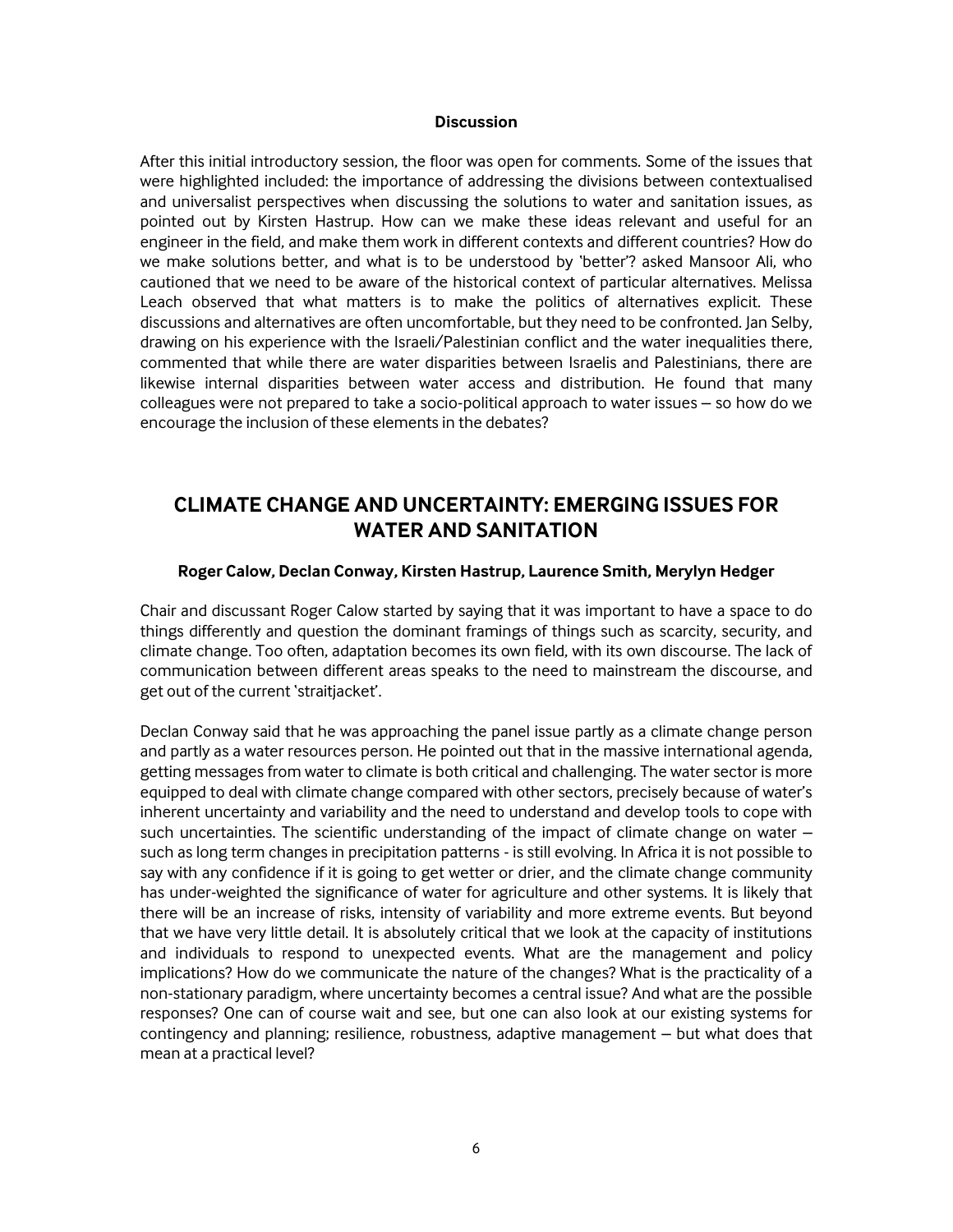Kirsten Hastrup introduced herself as an anthropologist, who was now looking at global water challenges. In anthropology, one talks about 'elemental forms' and water is both elemental to people's lives and a pervasive element in the world. Her current project examines how the most impoverished and vulnerable people deal with the full force of climate change. Some of these people are in a sense 'guinea pigs' for what is in store for humanity at large. The project defines areas according to types of disasters rather than geography. Such disasters include melting ice (too much water), leading to epidemics and the need to invent sanitation from scratch. Or areas hit by desertification (too little water) and the related issues of migration. What is at stake in these regions of disaster? How are perceptions of risk transformed as people are facing bigger risks and bigger fears? Such transformations challenge human agency, which depends on some degree of certainty. Without some kind of anticipation it is difficult to act in a responsible way. The universal/ contextual debate is an unproductive division; we all know some aspects of the universal, and we all know some aspects of the local. Hunters in the high arctic are following the changing science on the internet. They have access to universal scenarios and are linking it to their local situation. The challenge now is to work together and let them exist in the same frame.

Laurence Smith drew on his water management work in the UK, which focuses on the quantity and quality of catchment management for water resources. He shared his experiences from a meeting in London last year on the implementation of the EU Water Framework Directive, particularly regarding river basin management plans. The overarching goal was to have good ecological status in all water bodies by 2015, which has been accepted by national governments. However, there are many different actors with different concerns, and many say 'yes, but…' The position of representatives of environmental charities, such as for example Natural England, is to hold the government to account. Consumer councils are worried about water companies and affordability. National Farmers' union says yes, but farmers can't afford or pass costs. Academia says yes, but your scientific basis isn't good enough yet. These are complex or 'wicked' problems, where there are equally legitimate sets of values and framings for a problem. Climate change further compounds it because of long term problems and solutions and the extra layer of uncertain dynamics that it evokes. Thus, based on values, constructed, reality of politics and shifting policies, the response must accommodate a combination of scientific uncertainty and societal uncertainty. We need to emphasise both the lay stakeholder and expert deliberation, bringing together the combination of iterative scientific assessment and on-the-ground evaluations and perceptions. We need reflexivity and adaptive management that gives a sense of progress through time. But we must not be naive about the challenges of participatory engagement; the questions of scale and authority are familiar to all of us. But we do need to go down to a local level. In the context of developing countries, that raises the question of capacity and accountability. Wicked water problems need a broad societal response.

Merylyn Hedger stated that she was more interested in the policy world, rather than the academic, and noted that we are at critical point, with the window of opportunity to change things freezing over quite soon. Integrating climate change and water resource management is a necessary step towards instigating change. Questions need to be resolved, such as how much money is going to be given and who does what on mitigation? With respect to adaptation, it is accepted that we will get somewhere in the range of 100 billion pounds a year; a COP deal is impossible without money. New resources need to be targeted effectively and to avoid recreating problems that have been around for decades. But who captures and gets control of these new resources? A lot is being fought over - while there are signs that various communities are waking up, it will be the same old elites moving over. Moreover, most work is not currently focused on the poor and vulnerable groups. All actions have got to have measurable, verifiable results, and these could include new forms of conditionality that are very contested. The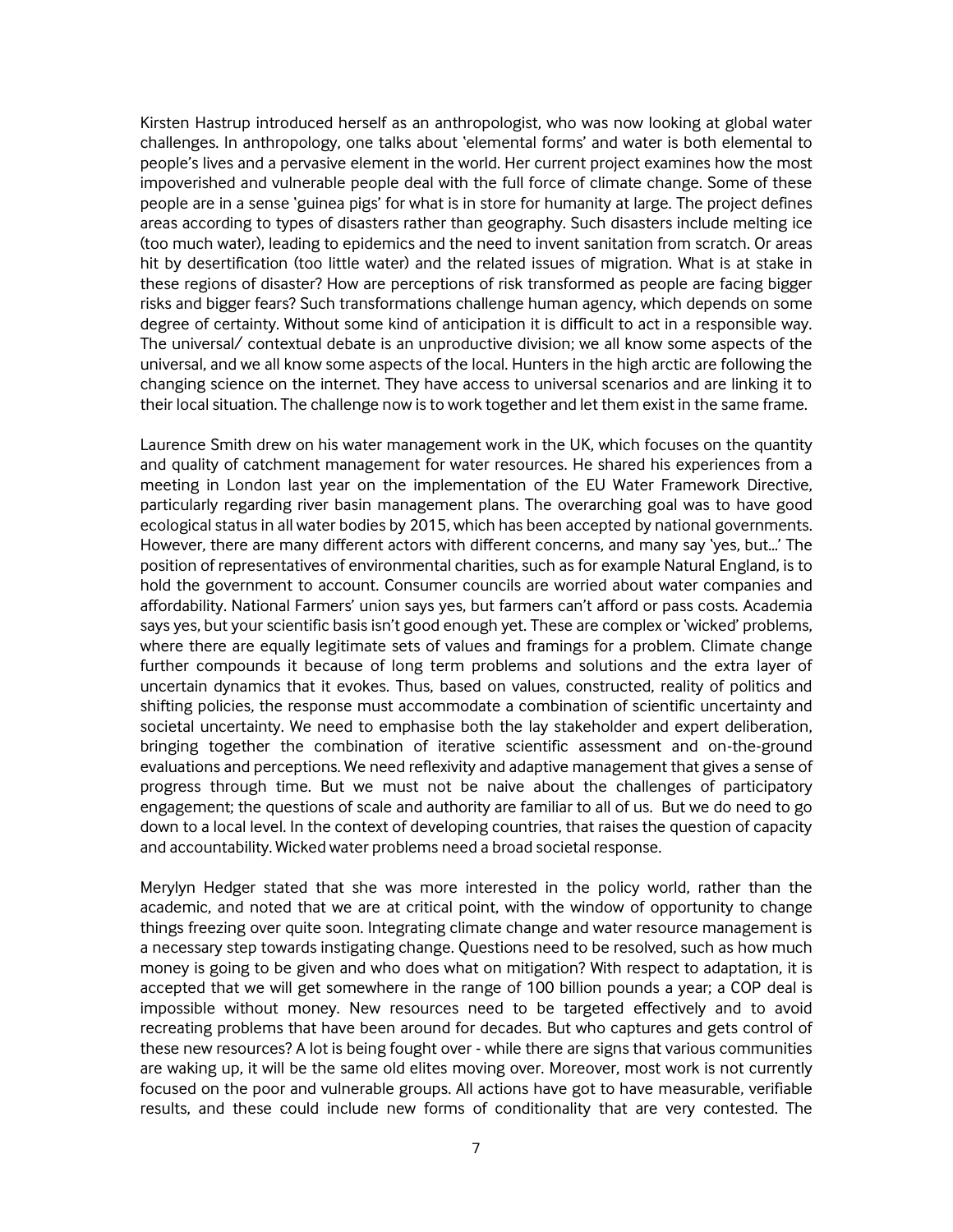challenge is to work out good practices on how to deal with climate variability for vulnerable groups, and to get it into the right fora. Timing is essential, and even if we want to challenge some orthodoxies we should just not bang the word 'uncertainties' about. Yes, there are liquid dynamics and uncertainties, but there is also some clarity, and we should focus on what we  $do$ know. We know it will get warmer and drier, and that this will have huge implications. There is an adaptation deficit, one million people already have no access to water, and it makes no sense to isolate climate change risk from climate variability. We thus need to develop an integrated climate risk approach.

#### **Discussion**

The issues emerging from this session centred on the notions of change, uncertainty and the knowledges and capacity to contend with these. Peter Newborne observed that we base our judgements on the recent past, on long-term, average situations that give an impression of stationary systems where the hydrological system is not changing. But climate change undermines those assumptions; temperatures will fluctuate. So how can we build that fundamental change into management systems? Bruce Lankford argued that we must remember that there is a lot of knowledge held at the local level; the problem is how to express that while recognising the issue of scale - how do we get communities to reflect critically on these scale issues? Laurence Smith reminded us that we have to take on the goals of the people who live in the water catchments area. They will share values about ecology, but it will always have to do with local jobs, livelihoods and their stake in the system. It is about starting a process and engaging with it. Kirsten Hastrup highlighted the importance of studying people with different levels of coping capacity, to better understand the amplification of what is happening. The vulnerable groups are trying to create their own futures; there is a will to make the future happen for their children. That is a tremendous resource. But how far may we generalise? She observed that there are many useless concepts floating around, but we should not let these concepts disappear, for we do not know whether a concept is useless or not. We must test a wide spectrum of ideas. They may inadvertently become tipping points for consciousness.

The importance of decision-making power being in the hands of affected stakeholders was highlighted by Edmilson Teixeira, who observed that participatory processes in Europe were more consultative than deliberative. Management is based on scientific knowledge and not enough time is spent finding out what the community wants, or to learn from them and their values. Someone in the audience remarked that too often, public participation has no public in it. We need communication between different groups about how they are using the technology to suit local needs. Laurence Smith observed that in the UK, the environmental agency has moved a long way; there has been significant change in that agency's culture. The first round of planning was not that great in terms of participation; during consultations, they said 'these are the measures, can you pay for them'. In the UK, we are behind what is happening in Brazil. The role of the public includes representation in a number of forms, and that opens up the debate about participatory processes. Joe Public will not always participate in all aspects of everything. It is about who can represent the public interest, who has that mandate or that legitimacy, and how appropriate representation is built. We need to be explicit about what is needed.

Knowledge is intimately tied up with power, and there are powerful narratives in climate change. Several comments from the floor picked up on the creation of such narratives; that we are involved in constructing enormous narratives that are moving very fast, and we can only understand these processes in hindsight. It is difficult to deliver nuanced, location-specific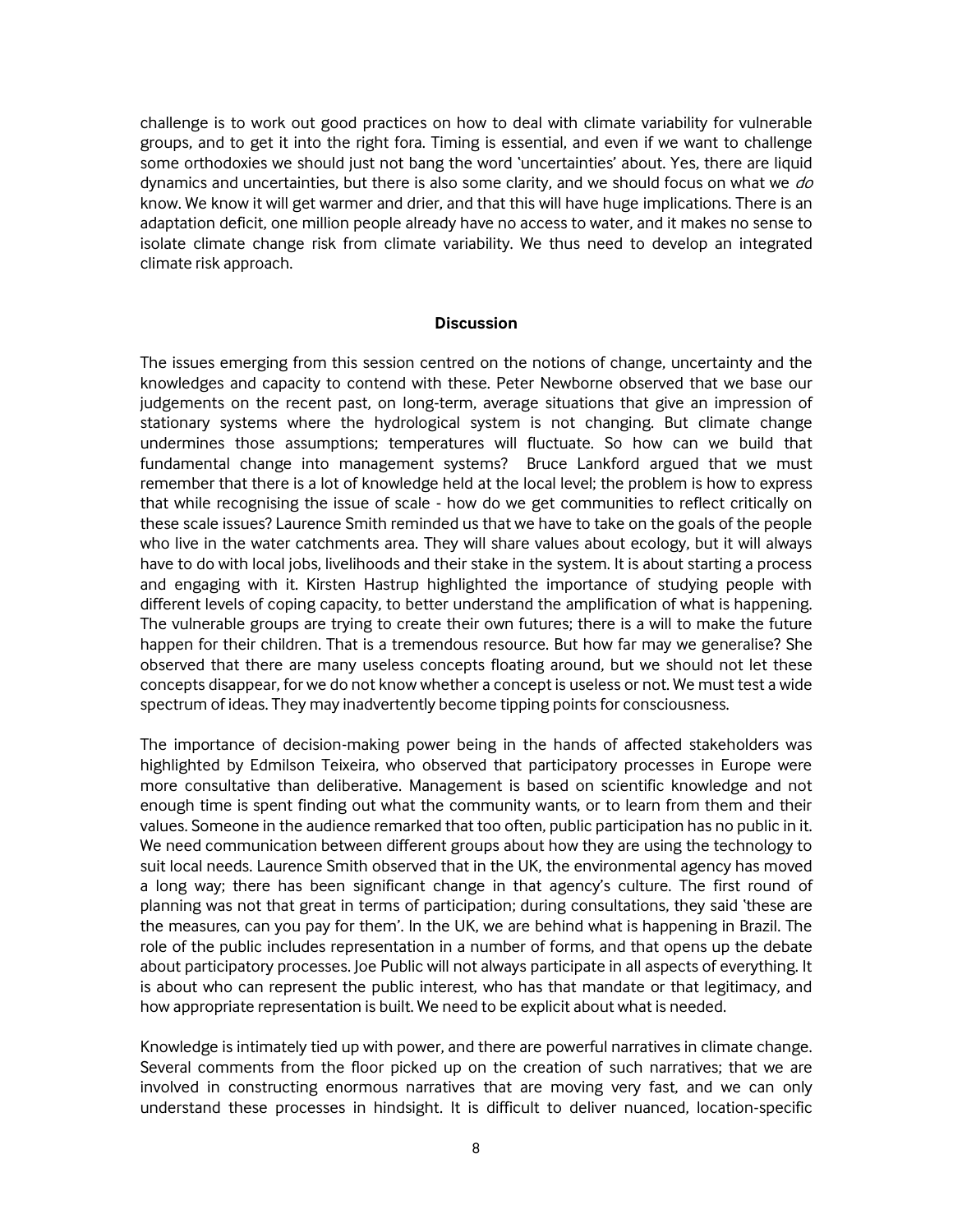context in place of the juggernaut that is currently rolling out the agenda. Climate change is becoming an excuse and a master narrative for a type of framing of particular problems in local development. For example, the long history of not giving water to Palestine is now being attributed to climate change. According to Declan Conway, we deconstructed a determinist understanding of the environment and now we seem to be moving to an over- deterministic understanding of climate.

Other points related more directly to policy responses. Gordon McGranahan asked whether anyone would want to take on the issue of legitimisation of certain climate change policies? In urban settings, people are evicted from floodplains because of policies that are being legitimised, correctly or incorrectly. It is interesting to try to tackle the big issues of the water agenda and access. Does the risk of climate change mean that that agenda needs to be pushed more heavily, or is the greater risk producing more decentralised systems? Which way should water policy go? Merylyn Hedger commented that the idea of adaptation is presented as apolitical, but that is of course not true; there is corruption and practical problems, which haven't been explicitly dealt with in climate change adaptation programmes. Climate change is a source of great energy and money, and is used as a big stick. Declan Conway commented that climate change is highly demanding for physical and social systems around water, we don't know what this means on the ground in terms of practical implications of models. And how do we get our messages across to the global level?

# <span id="page-10-0"></span>**MEETING THE CHALLENGE OF URBANISATION AND ITS PERI-URBAN FRINGE**

#### **Tom Slaymaker, Bronwen Morgan, Jeremy Allouche, Gordon McGranahan and Lyla Mehta**

The chair and discussant Tom Slaymaker introduced himself, and offered a few facts about urbanisation and sanitation; stating that even though the rate of urbanisation is rising and a third of people living in urban areas live in slums, just 1 per cent of aid is entering urban slum areas, and there is a continued neglect of sanitation in these areas. Is urbanisation a greater challenge than climate change?

Bronwen Morgan's research is focused on water and social protest, and their interactions with the legal system and governments, and she is currently examining the role of the law in the broader governance picture of water. Law is usually seen as invisible, or is bundled as a technology, a static framework in which water issues play out, a view Bronwen would like to challenge. Law serves as a baseline certainty against which we devise our actions and strategies and this is obviously linked to how the law is framed by the powerful stakeholders. There is likewise a discourse within the legal system that the language of certainty within the international law community has been constructed to suit commercial interests. Aspects of law in terms of water governance include: 1) the law as a place where people can make their own futures. Many believe it is entrenched in private sector interests BUT the law can also operate as a space for different kind of politics, including constitutional reform. An example is Cochabamba, where indigenous people sought to articulate a way of making law work for themselves. 2) A systems emphasis on law that includes reflexive governance; law is the ultimate meta-system for bringing different systems together. This is essential in the urban settings, because systems overlap so much (land rights, water rights, land tenure). There are also linkages between water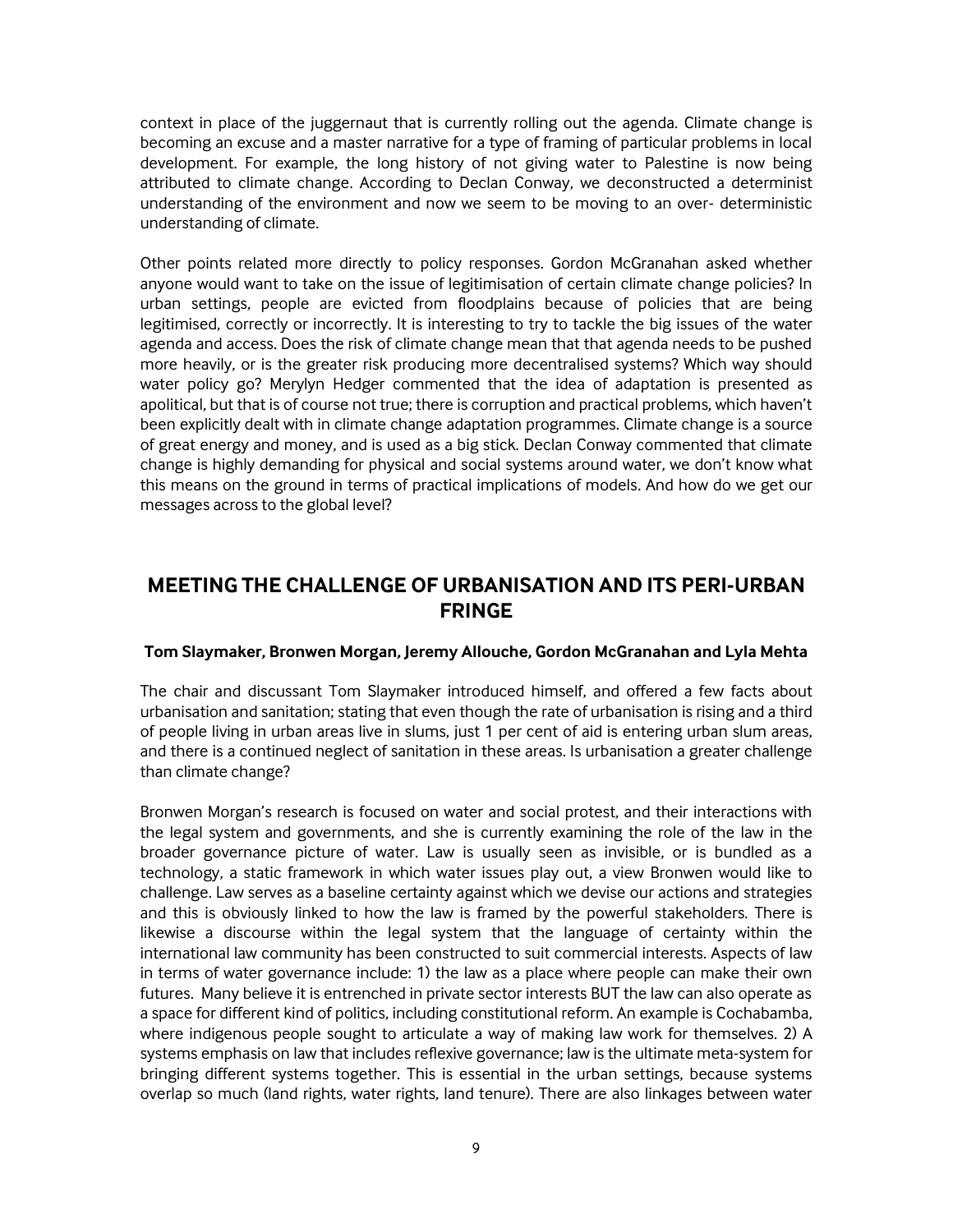and finance, the lending from International Financial Institutions that supports investment in water services needs a legal framework in which to operate. However this leads to many issues and questions, such as what the regulatory details of executing rights on the ground are? 3) Lastly, law is a place where the politics of these varied visions is exposed. Disputes that arise within the law highlight the way that varying politics clash. Is it possible to think of new institutions that could address these issues?

Jeremy Allouche, IDS Fellow, has a background in International Relations and Political Science, and is currently focusing on water and security. Jeremy argued that when we think about water security, we tend to think about transboundary and domestic water conflicts, but should also include urban water security in the mix, as it is an understudied topic. This is not an entirely new subject - the US Homeland Security Act, 2002 looks at water infrastructure as a security issue, and this idea is spreading in UK and EU as well. The UN recently held a high-level symposium on water security, emergency planning and crisis planning, and there is also a discourse around water as a target for terrorism. Within academia, there is increasing discussion of water and risk in the case of water, this can mean seasonality and access, and water resource management. This is challenging, as we are increasingly trying to manage amorphous security risks, and there seems to be a trend towards the securitisation of water. There are three ways that security is conceptualised; i) as water infrastructure, ii) as water contamination, and iii) as terrorist attacks on water systems. How can we understand this new water security paradigm? Is society more focused on risk and prevention, placing human security at the centre? Or is it linked to climate change and terrorism? Or is it related to a risk industry? How does this relate to the urban dynamic? Does this paradigm make us lose sight of some of the most important water issues, such as access?

Gordon McGranahan currently works with IIED, which is relatively well known for its focus on urban issues. He made the point that densities are declining in urban areas, and populations are moving to the periphery - still, the growth of African cities is related to population growth, not to rural-urban migration. There is a crisis 'feel' to the situation, and hence the reactions aren't to put in the infrastructure to serve new urban populations, but prevent the influx. Governments are developing policies to try to stop urbanisation rather than deal with it, because if you offer the services, you incentivise the migrations. For example, in China, the government is prourbanisation, and sees it as a way to deal with environmental and poverty problems. Converting land from rural to urban purposes provides income for the government and private sectors through land transfers – however, they do put in infrastructure. There are also crucial linkages to climate change, as most of this development is happening on the coast. Additionally in China, they are using urbanisation to move people off of the dry-lands in to the cities – another linkage between urbanisation, rural areas and water. The China model is different than many places in the world. In Ghana, peri-urban areas outside the capital Accra were not administered by the government, raising issues about land governance. In Buenos Aires there are poor municipalities outside the city where citizens are not squatters, but still services and governance responsibility for these areas are disputed. Urban and peri-urban water and sanitation issues are related to the informal sector and the government – where governments can't or don't want to accept the standards to increase water and sanitation. This is obviously related to legal issues brought up by Bronwen.

Lyla Mehta discussed the STEPS empirical case study on peri-urban issues and sustainability in Delhi, which focused on the ambiguity and challenges posed by peri-urban spaces and the organised irresponsibility of service delivery to the populations in these areas. She challenged the postulation that the law is always a means and a way of hope. In Delhi, the law has justified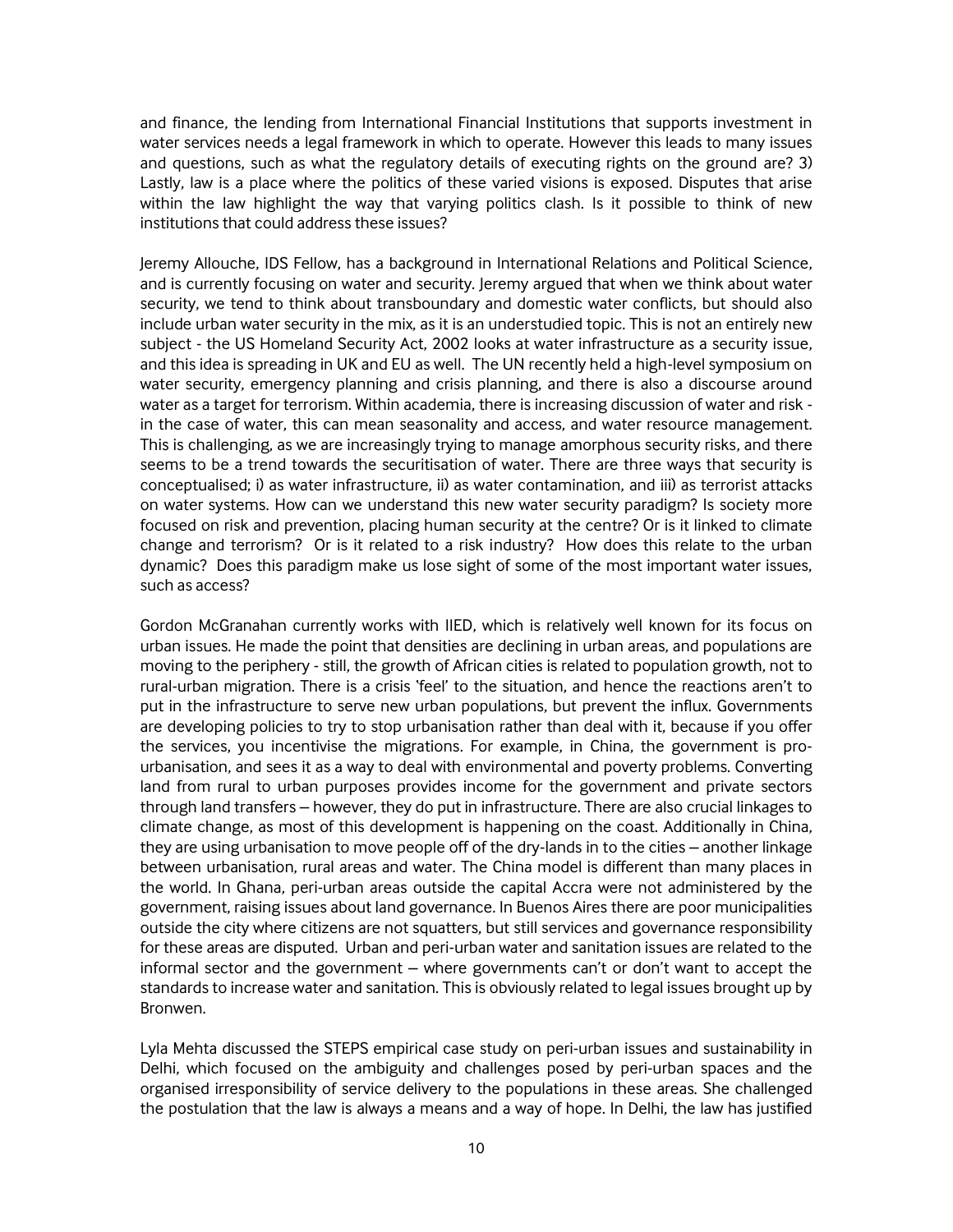and promoted the moving of people, which proves that in some cases, the law can be arbitrary when it is captured by elite biases. In Delhi, urban issues are couched in city beautification issues, and preparations for Commonwealth games. Dominant narratives and universalisms shape water management outcomes.These include belief in universal access to potable water (which is largely unrealised for most of the poor), cost efficiency, cost recovery and so on. Another discourse is water safety, but what does it really mean to deliver safe water? India has many local entrepreneurs capitalising on risk and safety insecurities, selling 'safe water'. We need to rethink waste water, and look at how it can be used. When thinking of a water system, is it perceived as linear or cyclical? Water may also have associated meanings of community and culture. Where land and land tenure is insecure, there are ways to get to water – these are sometimes illegal – but there are blurry lines between legality and illegality, where some participants consciously opt out of the formal system. These diverse framings of water raise questions about alternative pathways and methods of coping. How do we achieve sustainability in a transient zone? We have to accept different configurations and spaces while questioning ways of achieving justice, acknowledging that often justice can only be achieved through illegal means.

#### **Discussion**

Does law have the potential to provide greater certainty? Lyla Mehta observed that dominant narratives often jar with reality; the dream of universal access to water runs up against the unrealistic, unaffordable and in some ways inappropriate realities on the ground. Whether different forms of access to water are legal or illegal and the visibility that gives to groups, present unique challenges. What is the potential of the space of the law, is it progressive, or is it limiting access and improved governance? Bronwen Morgan pointed out that law provides the ability to link multiple issues and systems, from land to water to finance and the potential security of investments. Melissa Leach argued that law does have a role to play but law creates its own uncertainties. The security paradigm is moving us further away from the reflexive institutions that are needed to deal with these challenges.

Brian Reed also cautioned against the 'security' framing, as it makes people invisible, whereas 'conflict' is an active word; it is people fighting. Water wars have been going on for many years and we don't acknowledge that they exist. In his opinion, law cannot provide certainty. It is the investors and the policy-makers who seem to project hopes for certainties onto the law, not the lawyers. If you want to know what will happen in a dispute, you have to go to the dispute, it is open ended. Lawyers know that. The social relations and political economy of who decides is actually crucial. One acute example is the arbitrary notion of panels and local courts. The question there becomes, not to make law more certain but how to make a certain kind of lawyer so investments can become more comfortable.

Picking up on the notion of security and risk, Jeremy Allouche pointed out that risk is a nonstationary concept in relation to climate change, which presents an increasingly complex picture and 'moving target', and went on to ask what the emerging security discourses around water are, and to what extent there is a Northern bias in these discourses? A member of the audience commented that the distinction between threat and risk is not so apparent in the term 'water security', and that the idea of water security is a western-based approach that is expanding into a global agenda. Too much emphasis on 'security' will have an impact on other issues, such as access, that are much more important to the people on the ground living in poverty. A central point of the risk discourses or narratives, as Gordon McGranahan pointed out, is how they can be translated into context. Water issues themselves are mediated by wider processes, including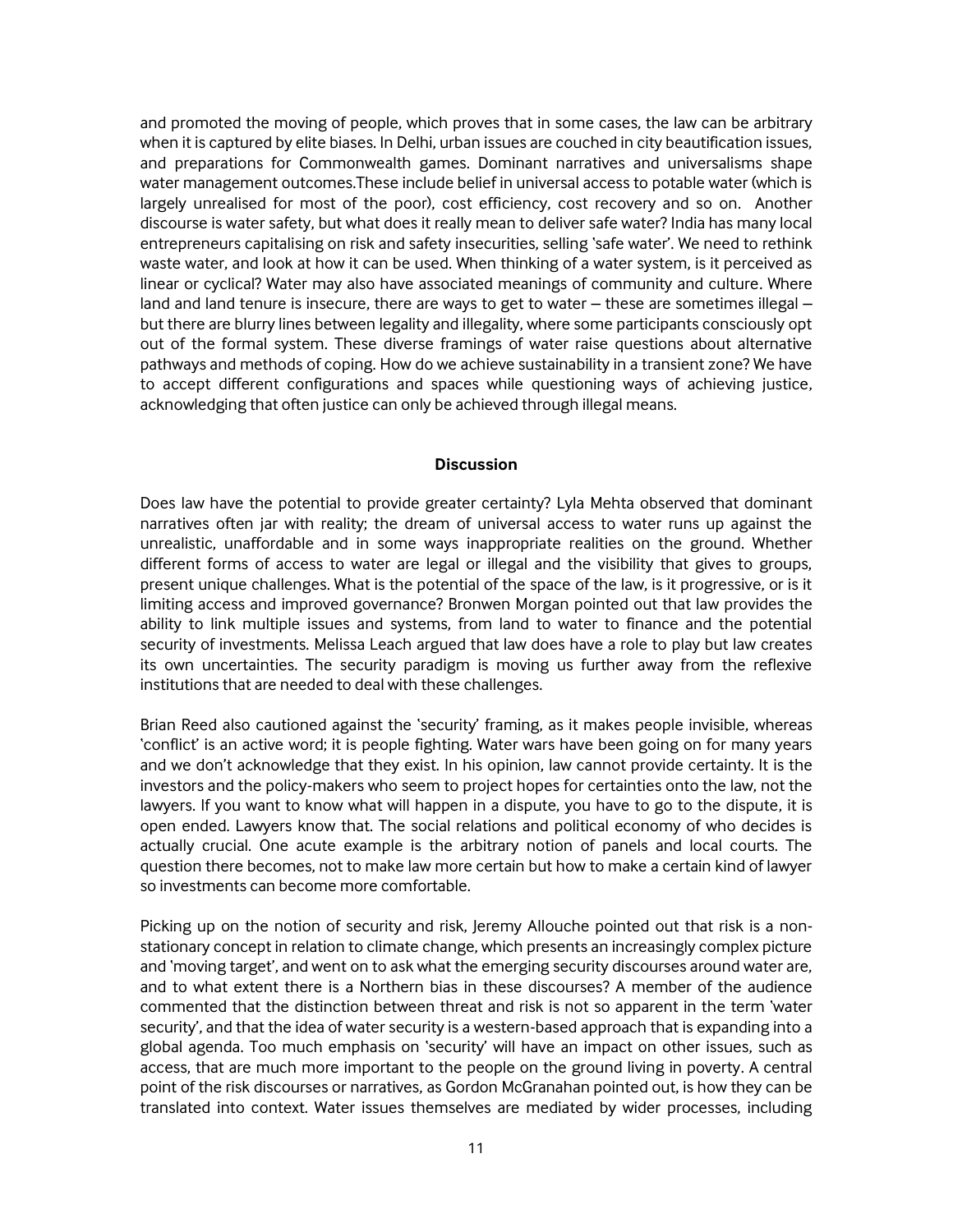land and land transfers, how markets work, and the broader problem of city bureaucracies. This challenges our assumptions about what can actually be accomplished via legal frameworks. Melissa Leach responded that there is a need to connect risk and security, maybe the emerging water security paradigm reflects a move towards Beck's notion of a 'risk society', and this perspective also captures the incapacity of institutions to control and manage risks. Society then becomes reflexive, and disquieted, and how we deal with uncertainties comes to the fore. Lyla Mehta pursued the theme by asking who is defining risk, and to what extent is it based on evidence? In the case of the STEPS case study, there were global standards and national standards and local pollution boards and entrepreneurs, all of whom defined risk differently.

How do we finance diverse pathways to sustainability? Financing and investment in urban areas is what pushes policy solutions, argued Mansoor Ali, who pointed out that there hadn't been much attention paid to these issues. International financing is hugely important, and there is the question of financing by the informal sector. A member of the audience commented that, for large scale private infrastructure investments, there should be a global commission that would be more like the World Commission on Dams. Maybe the river basins in Brazil are good examples of more open systems. Gordon McGranahan acknowledged that financing issues had received little attention, pointing out that 'if we push for peri-urban financing, it is to get loans', and that this had its own problems. Most funding doesn't go to sanitation, leading to the problem, how are households going to cover costs for sanitation? What savings are going to be used to pay for services? Where there is progress being made it is in developing things like saving institutions, but attention to international finance doesn't fit at that level. There are similar issues in housing. The government cannot accept the standards the people are willing to live in - we need alternative pathways to get out of that situation.

Another issue that had received little attention was global health. Who defines what global health is, asked Cassandra Bergstrøm. If it is the US, then the discussion revolves around contagious diseases such as malaria and AIDS. But if you look at who is dying, then the major culprit is diarrhoea. That is what the developing countries are more concerned about. Different actors choose different forums, which leads to multiple regimes and different sets of laws and rules. Melissa Leach responded that emerging water security, which is similar to global health, is about shoring up critical infrastructures in the interest of protecting elite populations, which is a very narrow notion of risk, one that focuses on health and personal security in the North and risks of terrorists in the North. It is not about confronting uncontrollable and unknowable uncertainties.

Pausing to sum up some of the issues coming of out the panel presentations and ensuing discussions, the following key questions emerged: How do we create institutions to promote justice in an area where there is so much ambiguity? Practically, how do we overcome the challenges? Are there places where there is a movement for sanitation reform? What is preventing that? Is it a tyranny of high standards? Is the movement towards that getting lost? To what extent is the vulnerability of water infrastructure systems changing? Has much changed in the past 15 years? Have you come across reforms in different countries pushing for different securitisation?

Brian Reed argued that the issue of rights and justice was not that helpful; but that one needs to look at the economy and the 'hard' impacts, such as cholera, which costs more than 10 years of investment in water and sanitation. Politicians can't run away from such numbers. Kate Bayliss asked whether it's really economics that changes things. Do we not need to have social justice higher on the agenda, rather than having to waiting for an outbreak? Do we need an outbreak? The law seems a weak tool in some ways but it might be used as a stronger tool for social justice.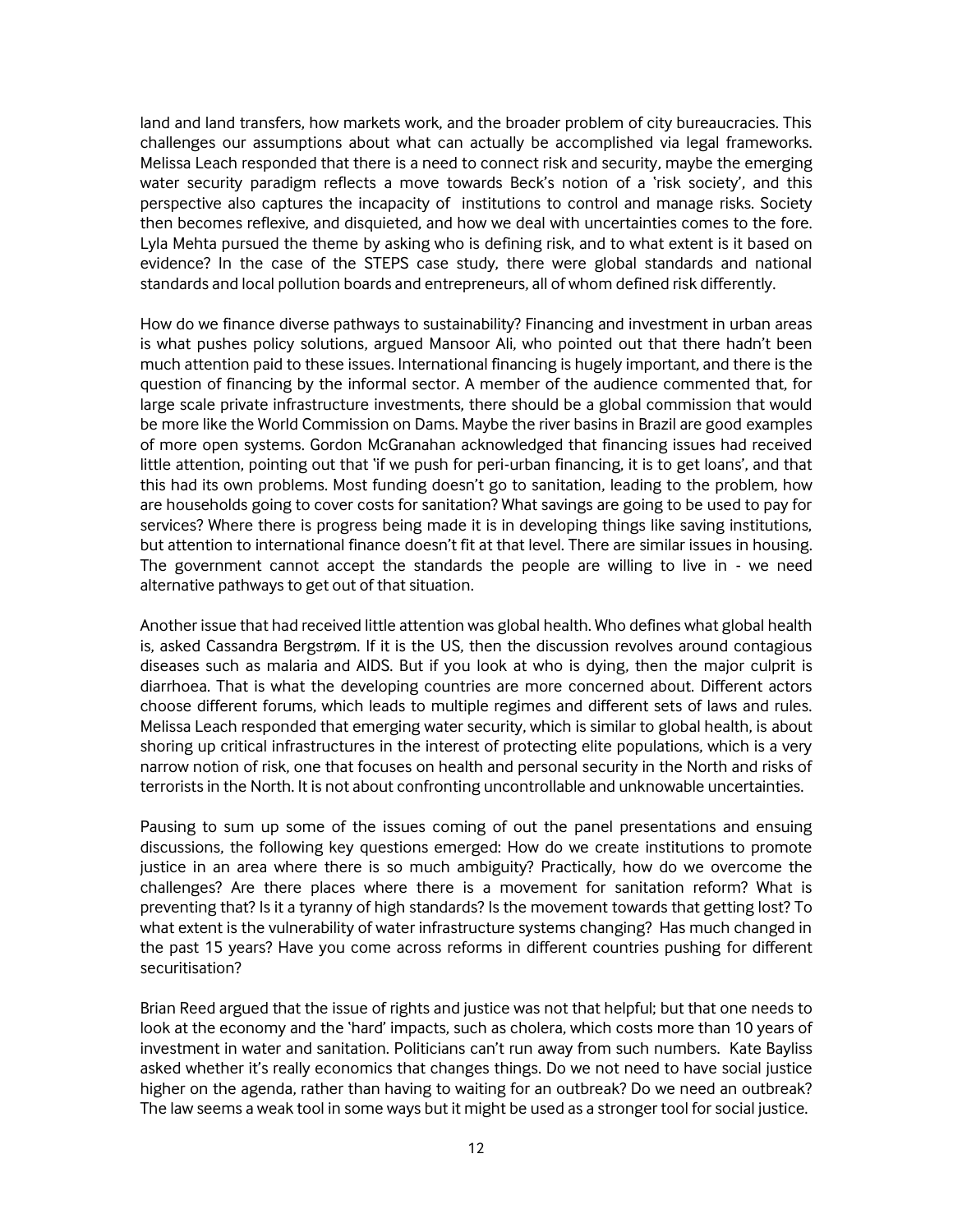Lyla Mehta stated that people now feel they are immune to risks, but historically, such as during the Big Stink, everyone was affected. Melissa Leach picked up on this issue, observing that the problems of toxicity are affecting everyone now. Elites are also suffering from pollution, and that might trigger solutions for change. Are the disenfranchised invisible because cities have become mapped and zoned, in short, the mapping makes them invisible? A powerful argument is that security is not governed by 'military industry' but by a 'security entertainment' paradigm. Spatial images, the media, the internet all reflect trends towards beautification; e.g. the world cup in South Africa. New urban maps are being drawn around entertainment. Is there a role for drawing new kinds of maps including reclaiming the streets, citizen mapping, and GIS and other ways to remap environment? This can become a complementary route alongside the political economy. John Thompson mentioned that there is a big movement over participatory mapping, especially around GIS, and the urban spaces and competing claims over rights. According to Tom Slaymaker, participatory mapping has worked well in access to sanitation services. Looking at pictures of Dar es Salaam, it is near impossible to tell which areas are poorer and which are richer. However, if you map outbreaks of public health areas, you can see the hotspots of poverty.

# **SANITATION AND DISEASE ECOLOGIES**

#### <span id="page-14-0"></span>**Brian Reed, Ingrid Nyborg and Shai Divon, Synne Movik, Mansoor Ali, Peter Newborne**

Brian Reed works for the Water, Engineering and Development Centre (WEDC), a group of practitioners in water and sanitation solutions that take a view from the field, focusing on 'what works'. He introduced the session by saying that it would be taking a systems approach to sanitation, exploring sanitation in all its facets.

Peter Newborne from ODI presented a project (with Tearfund) which focuses on how specialists are going about advocating sanitation and hygiene. Advocacy is the art of convincing others; so which arguments for sanitation and hygiene are successful? Water and sanitation debates tend to be framed in technocratic terms that are separated from on the ground realities; so how do the advocates for water and sanitation issues work? If policy is the interplay between institutions and ideas, how do we go about shaping policies? Many view a health system as a formalised effort to influence the determinants of health. Yet in many countries, health systems are slow to pick up sanitation priorities. Simplicity and clarity are important. Community Led Total Sanitation is an example. A solid message is delivered, which generates disgust, thereby discouraging certain behaviours. Are sanitation advocates making a convincing case? Are advocates revealing that intestinal worms are an impediment to cognitive development? That lack of sanitation kills? Preliminary results show that apart from some islands of success, generally advocates are met with a health sector that is wary of sanitation and hygiene. Health sector specialists are focused on technical aspects and have an interest in promoting their highly technical skills, as opposed to simplified sanitation solutions. Generally, findings indicate that it is better to advocate at the community health worker level and with international donors than to lobby with the government.

Synne Movik, who has been involved in the STEPS Centre water domain work went on to talk in more detail about CLTS and the associated dynamics and uncertainties. CLTS was pioneered by Kamal Kar in 1999, and is now being implemented in more than 40 countries across the globe.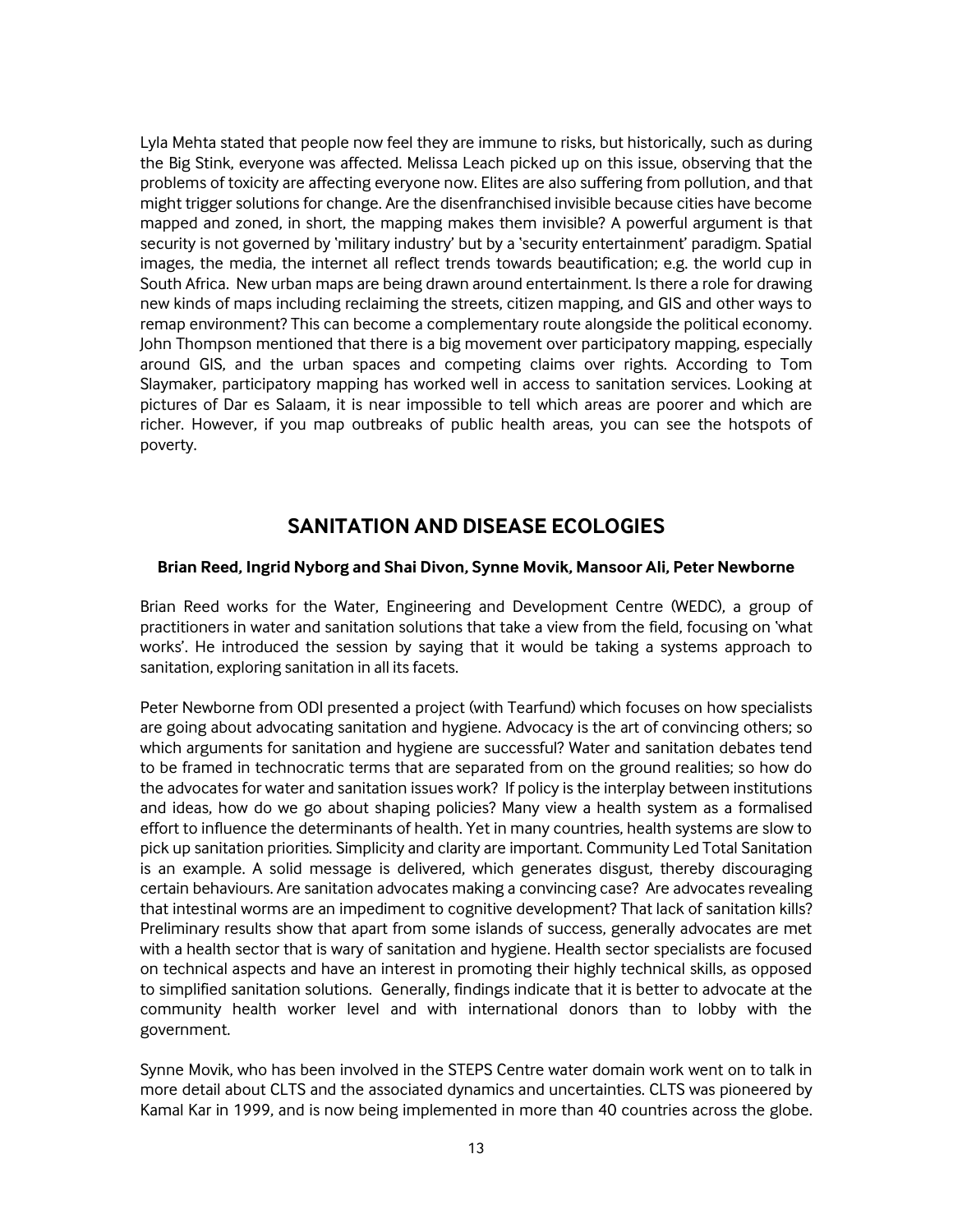CLTS is about facilitating self-analysis of the consequences of defecation practices, and triggering a desire to change and unite in collective action, which hopefully leads to utilisation of local resources to construct toilets and change sanitation behaviour. Sanitation is a dynamic system, that is an intersection of social (power relations, perceptions of shit), technological (mindset, cost) and ecological (soils, water availability). Big ideas bring about big impacts, and CLTS is one example of this. How can long-term behaviour change be sustained? How resilient are the technological developments/homemade toilets? Does CLTS create other environmental hazards, such as for example groundwater contamination? How do we deal with uncertainties and risk? Also, how does CLTS interact with ecological sanitation, and ideas of recycling waste? This view sees human excrement not as a waste, but as a resource and a tool – therefore, is the framing of human waste in terms of disgust constructing hindrances to the success of ecological sanitation?

Ingrid Nyborg and Shai Divon discussed the 'unintended consequences' of approaches to development. Development interventions, such as CLTS and the Millennium Villages project, are designed in static ways. Shai is examining a Millennium Development Village project in Uganda that is bursting with expertise and Jeffrey Sachs' style solutions. But what are the unintended consequences? For example, the primary goal of the school feeding programme is to reach education goals and keep kids in school by offering food. The numbers show it is working, attendance is increasing – it is also combating malnutrition, and children are more functional in the classroom. But the latrines are in a horrible condition with no hand-washing facilities. The water sources are nearby and contaminated with faeces, and these same water sources are used for the cooking and cleaning of the school meals. The unintended consequence is that the school feeding program has created a new route for disease spread.

Ingrid Nyborg asked how do we integrate goals, who should do it, and how? And what is the role of researchers in this process? The Norwegian University of Life Sciences is pioneering a unique MA in Pakistan, focused on Sustainable Sanitation. The hope is that these MA students can make a case for research and education, and capacity building activities. But the broader question is: how can we address this in an academic way that is relevant for people that are travelling to the field? We must conceive of sustainable technologies in a non-technocratic way that takes these solutions out of the sectoral or disciplinary approach. Academics should be assessing the procedures and methodologies for measuring results in the field. How can we do practical assessments to capture the dynamic nature of these circumstances, and achieve a process-oriented approach? What kind of capacity do we need to build and who should build it?

Mansoor Ali works for Practical Action, and grew up in a Karachi slum, which forms his view. He said that there are several important things to remember when we are discussing these issues: i) there are existing systems of people. Wherever you go, there are already mature systems that are embedded and working; they are already operational and sustainable, so we must pay attention to them and learn from them. Ii) You need to build on what people are already trying to do. Iii) How can waste be recycled in different contexts? When thinking about pathways, how often do we look back and into the details?

#### **Discussion**

Sometimes the problem is presented in terms of health, sometimes in terms of human rights, observed Tom Slaymaker. There are different ways to present these issues, and we are reaching to different actors that speak to their own material interests, cultures, values and interests. There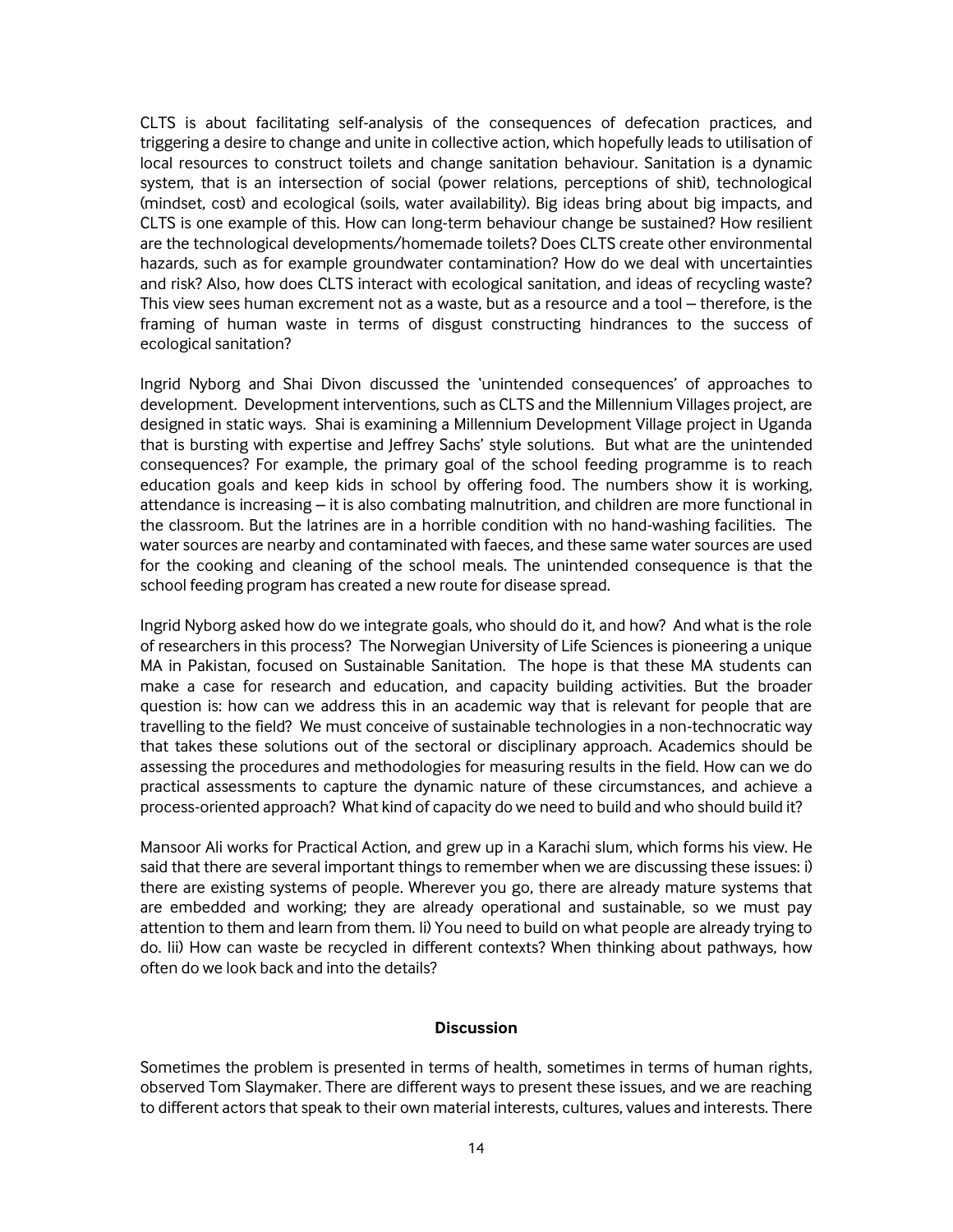is a strong argument for sanitation, there's more than enough evidence, but if you want to present that evidence in the health sector, then you need to present it in a different way. Policy is one thing, but in the field, we usually work with health sector professionals and some knowledgeable engineers to deliver sanitation. Sanitation is always the last to be funded. Should there be a separate budget or funding layer, to prevent sanitation being hidden in layers of health?

Another point is the actual people in the field, especially women and mothers. If they don't have a good knowledge base, then the infrastructure is of less importance. Frances Cleaver observed that there is an authoritative nature to sanitation discourse. Local women she has worked with know about hand washing but sometimes choose not to wash their hands. Any authoritative narrative like CLTS is actually diverse and some people are worse affected by shame and disgust than others. We need to recognise that models and facts are tools, and that these are not neutral and do not necessarily produce equity. What are your arguments as a researcher; what are you trying to do? A related question was, who is doing the framing, and how do we solve problems? Cassandra Bergstrøm, drawing on case studies from Nepal, said that their findings indicated that toilets were mostly about status. There were no NGOs in the area and the government couldn't care less. But still some people were building toilets and some were not. It was not about outside influence, but about people emulating their neighbours, about trends and status.

Synne Movik said that what happens in CLTS depends in part on the facilitator; disgust won't emerge in all settings. There is a difference between triggering collective analyses and facilitating analyses. There are also interesting cases of marginalisation in CLTS. Someone in the audience commented that what is vital is the power of the local knowledge to negotiate for their own interests and communicate that to influence policy and drive collective action. For researchers and agents of social change, we need to look closer at this. Gordon McGranahan picked up on this and said that CLTS is about bringing new knowledges together. It is often hard to tell the difference between processes that bring authority to bear, and those that do not. If you are two steps removed, say as a funder, it is really hard to do this well. How to distinguish between processes that are helpful and those that are not?

Melissa Leach commented that there is a gap: indigenous disease ecologies don't really exist. Even in this discussion, CLTS is about triggering collective action as a result of external motivation and emotion, as if CLTS is somehow working on a blank slate. But of course, you already have existing discourses, which are connecting ecology and health issues, which are framing different issues differently. It is only by understanding local framings of such dynamics that one can appreciate how CLTS is going to unfold. There will be clashes of discourses, and we need research that looks at local framings and resources. Tom Slaymaker argued that project mentality is a huge problem, and we need to get away from sectoral framework projects. But it is a question of capacity: we train students to be engineers and social scientists at the same time, but run the risk of them not becoming either. What do you train people on the ground to do? Is it about influencing a way of doing things or do you do research for the sake of doing research? Who is responsible? Ingrid Nyborg followed up on the issue, remarking that it was more about being in a learning mode than a convincing mode. It is hard to differentiate between practice, research and reflexivity – and that leads to and is reflected in good quality leadership. Gordon McGranahan pointed out that CLTS has traction because it is represented as a silver bullet. When you promote ecological sanitation, you undermine disgust. Clearly health doesn't drive these things. Cigarette smoke didn't use to smell so bad. It's a combination of bringing health and disgust together to create change.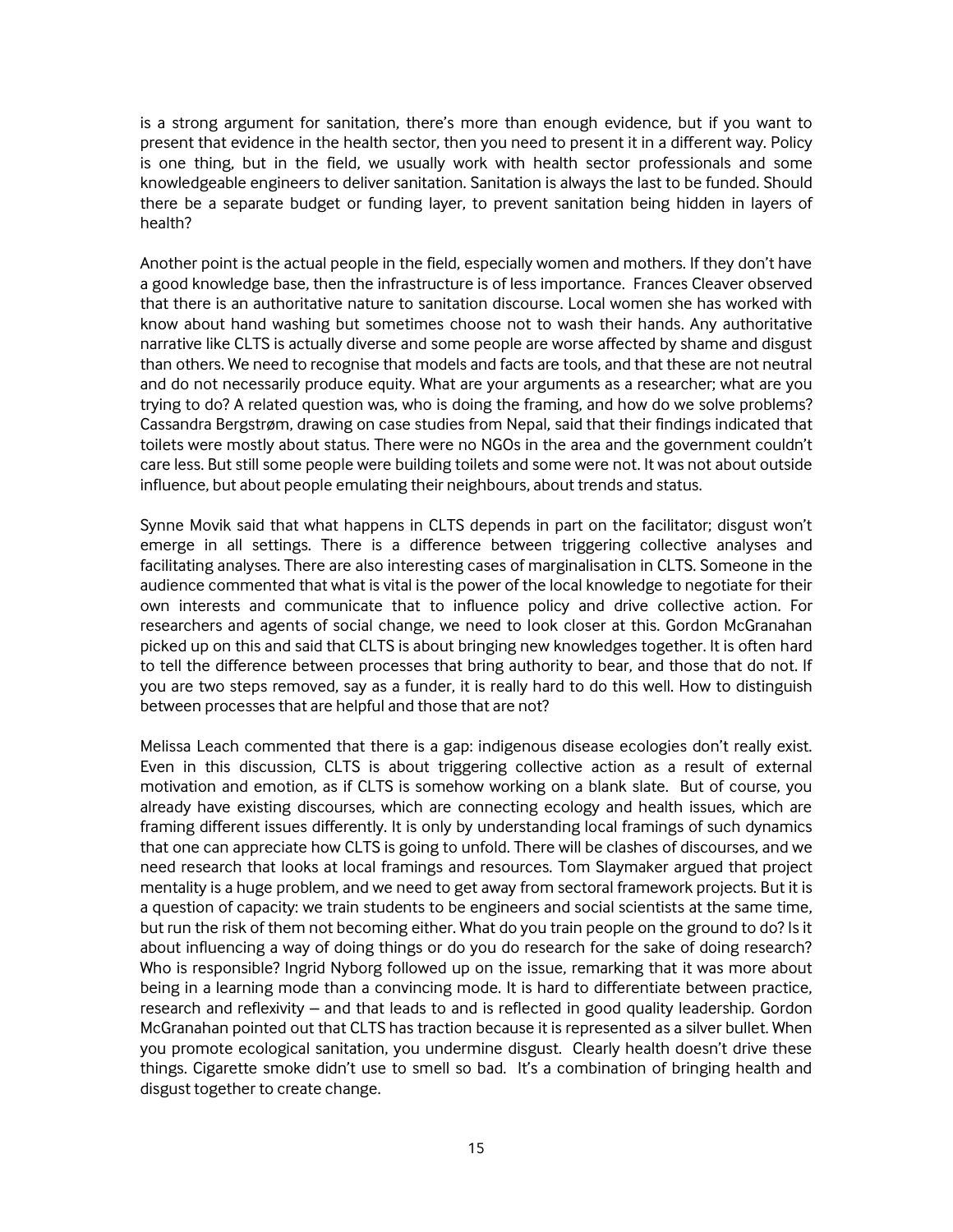# <span id="page-17-0"></span>**TECHNOLOGIES, ACCESS RIGHTS AND UNCERTAINTY**

#### **Phil Woodhouse, Esteban Castro, Rob Hope, Bruce Lankford**

Phil Woodhouse's work focuses on how water changes land use. Water becomes the medium through which change is transmitted, a mechanism for alteration in land use - the trigger could be policy, new markets, social shifts, etc. This session explored processes of change and uncertainty with perspectives from a sociologist, economist and water enginner. It asked: How are decisions in water and sanitation made?

Esteban Castro argued that we need to be more critical of the concepts we are using. We use concepts such as *sustainability* as common currency here. But if we don't discuss these concepts, we hide behind them and don't highlight the dangers. An FAO report said we need to extract 25 per cent more water to feed the world, however, the environmentalists say we need to extract 25 per cent less to keep the ecosystem on which we depend going. These are contradictory statements. Also we need to interrogate the notion of risk - whose risk, what kind of risk, who are the actors? And 'government', what is that? We too often avoid or forget about power. What kinds of values are defining the policies that we want to be amending? What kind of society are we trying to build with these water policies? On the issues of water rights and citizenship, Esteban offered an example from Finland, where the question of water and sanitation was a fight for rights that people did not really think about as 'rights' before starting to mobilise and make demands. Rights are not static. Regarding participation, sometimes participation means expected obedience. Sometimes it means passing to the people responsibilities that the state should have. One needs to clarify in each context what the duties of the State and the individual respectively should be. With regard to uncertainty, structural inequalities are the fundamental ones - how do structural inequalities affect access to water and sanitation? Esteban argued that the main challenges are how to achieve substantive democratisation of governance and management.

Rob Hope went on to link the discussion with behaviour and choice, charting how public policies match users' needs and preferences, where a major challenge is to link and aggregate multiple perspectives. For example, the World Bank takes an aggregate view of water services. But you can break water services into a format that you can test on user groups, using methods that capture preferences concerning reliability, cost levels, quantity, and quality in a pictorial way. Before even starting to develop policy, it is possible to get a feel for people's preferences, especially those of marginalised groups. Rob said that though it's not a perfect methodology, he had used it in South Africa and Mozambique, where it produced a sense of how policy related to local level needs. What do we think are reasonable entry points? Can we test out provisions before putting them into place? Can you predict who the winners and losers will be? This is not a silver bullet approach, but part of wider thinking of policy design.

Bruce Lankford started off by asking a question: Which one is better for the Nile delta, treadle pumps or large-scale canal systems? He introduced the concept of 'hydromentality' to capture how we meet complex needs and demands over complex space. There are plenty of choices, ranging from traditional technology to structured coherent technology. The hydromentality concept involves moving from physical and unitary origins into architecture and then into institutions, humans and water and control objectives. He developed a role-playing game using marbles to map competition and co-operation among farmers, and to create social space to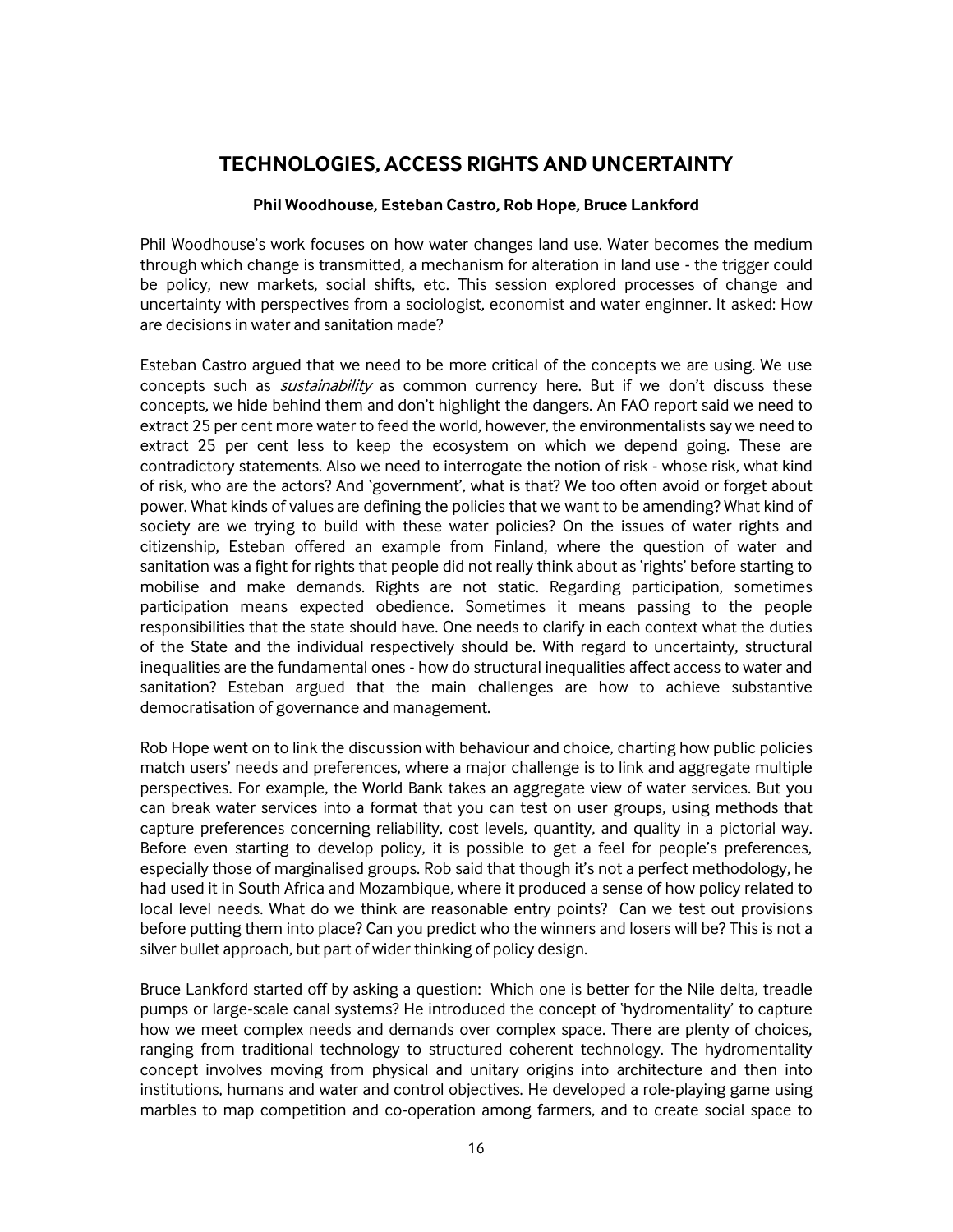reflect critically on issues of sharing and technological designs. How do farmers, not experts, think about this?

The patterns of water distribution within and between systems and sectors represent a real challenge, it is very difficult to do uniformly. How should we design taking into account human and institiutonal aspects? Relatively simple designs fail to consider normal human actions, how humans interact with an object. Water rights legislation is embodied in structures, becoming point of contention, and different ministries are involved with different parts of water structures.

#### **Discussion**

Phil Woodhouse opened up the discussion by asking how we interpret scale - does it imply consensus? Democracy? Participation? Democratisation depends on how you define participation argued Esteban Castro. We have been discussing participation at the lower, grassroots level, i.e. making people participate and making them create their own systems, but we don't talk about it at the global level. Looking at the example of Brazil, participation at the grassroots worked its way up to government power. Participation may not always be positive, it may also have a dark side. Edmilson Teixeira commented that participation is needed to change power structures, but in the end, are those who participated in the beginning forgotten? And what type of democracy are we talking about? When you look at the structure of decisionmaking and policy, you need to discuss representation and sustained ability to convey interests. Esteban Castro followed up on this by saying that participation, beyond the everyday meaning, is actually dependent on the political context. A liberal democracy is based on the concept of participatory democracy – but who participates? The experts and the politicians. Often policies are reached through deliberative processes and are then rejected by those at the top, as is the case in Brazil. Water and sanitation services therefore may not always be participatory in Brazil.

Lyla Mehta picked up on the issue of unintended consequences, asking how small scale impacts can be made sense of. And how can individual social interests be interpreted? Bruce responded by saying that the scale of river basin management does scale down to individual small levels, and does incorporate the lower river management situations. The diversity is increased when you think about the different irrigation strategies that are needed for different crops. Rob Hope, picking up on the issue of the varied social interests at play, commented that the World Bank's demand-responsive approaches show that very few women are involved in decision-making processes. How do you balance the participation of women and children with the social/male dominance of financial power? In other contexts, it is about the quality of supply, or the quantity of supply – do you separate the policy side from the regulatory side? There are linkages to what Bronwen was talking about: the economic side is apolitical and doesn't address the power issues that Esteban spoke about. How do we balance between individual rights and social choice? Ingrid Nyborg observed that projects often include participatory elements in the engineering processes. Most of these projects deal with technical issues of how to distribute water within a social system, but how do you factor in other political and social issues? Bruce responded by acknowledging her point, saying that one can theorise about these ideas, but they have to be placed within a political context, relating how the marble-playing game he had talked about earlier could help reveal other relevant issues, such as e.g. food storage.

Brian Reed urged us to examine the role of engineers and how they cope with knowledges, illustrating his point through an example from a water project he had been involved in, which had tried to mainstream gender into the work. It didn't go well because the engineers weren't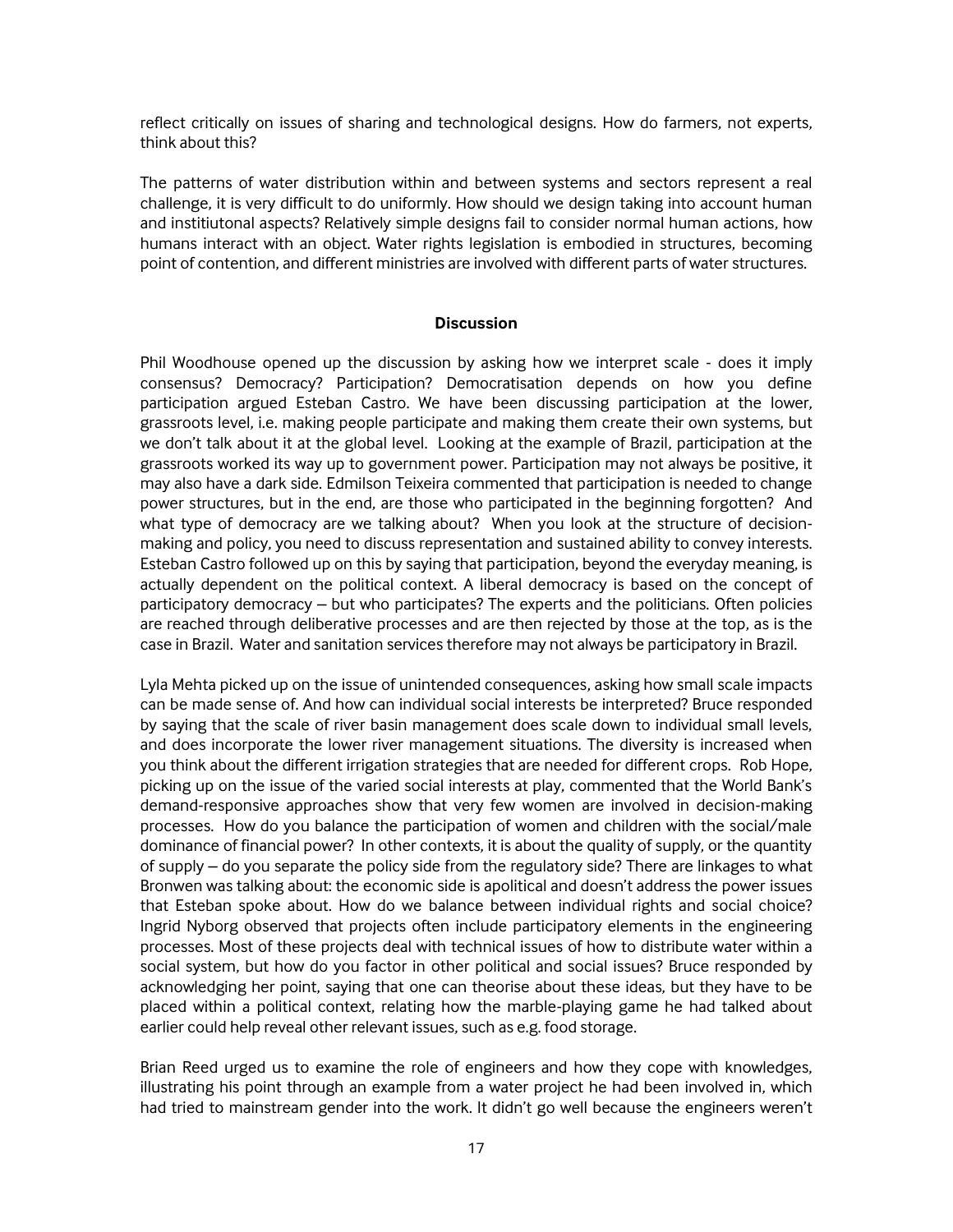interested – they had to change the project language, throwing away rights and gender-related concepts, and rewrite it in a way that was more compatible with the project engineers. There is a problem of dialogue, and it has to do with language, he said, arguing that we need to focus on how social scientists can make the engineer's jobs easier. Edmilson Teixeira related how he had done his MA in the 80s, when one started talking about ecology and ecological management. But ecologists couldn't talk to engineers, and though there has been a lot of advancement, social scientists still aren't prepared to talk with engineers. Esteban Castro cautioned that we should be careful about over-generalising engineers – they can also use the language of rights (often called the blah blah engineers). The real issue is that we need to distinguish between our intellectual stances. There is a book called, "The Ghost of the Executed Engineer" that traces the history of what it means to be an engineer, from very focused applications (like engineering nails) to much broader (engineering citizenship through water systems). From a sociological perspective, the struggle over rights is essential, and might seem foreign to engineers, but is still relevant.

Bronwen Morgan then moved the discussion on to the topic of waste, asking Rob and Bruce to elaborate on waste and excessive use. She asked whether they could describe any differences between what water users and farmers wanted and what was given to them, and also asked whether this was a rights issue or a consumer rights issue?

Rob said that with alternative technologies, you can put in wells and protected streams, but what is poorly understood is users' preferences, and unfortunately, donors find little room for blending technologies to meet the varied user demands. Is it water quality that users are after? Then are you looking at water source or water use? These issues will emerge if you go in with a preordained set of solutions. Bruce responded by saying that Bronwen had pin-pointed why he criticises IWRM, it proposes an overly formulaic approach to irrigation. Instead of preordained solutions, we should develop social space to allow a community to determine proper use and disposal. But framing those local rights and how they work with the larger basin needs is difficult, sometimes they need that external input given by mapping and GIS. Phil Woodhouse then rounded off the discussion by thanking everyone for a useful interdisciplinary dialogue

# <span id="page-19-0"></span>**WAYS FORWARD FOR RESEARCH, POLICY AND PRACTICE**

#### **John Thompson, Frances Cleaver, Stephen Young**

John Thompson introduced the two panellists in the final session, and went on to highlight some of the main issues running through all the sessions.

Frances Cleaver opened by reflecting on the nature of knowledge in water, and identifying gaps for future research. She focused on a range of different approaches and priorities. Academics working on water governance focus on dynamic political policies, the general principles that balance specific needs and the messy space between the two. By contrast policy-makers want to simplify the ideas, and produce no nuances, just solutions. Finally, those on the ground often do not want more studies, instead they are urging for action. Academics working on water are interested in the different nature of knowledge. Academic social scientists are uncertainty creators. Our job is to challenge and question mainstream ideas so we create uncertainty and complexity. Academics are uncertainty creators, whereas the policy-makers' job is to reduce uncertainty. They want to simplify ideas. The practitioners are the negotiators of action, at the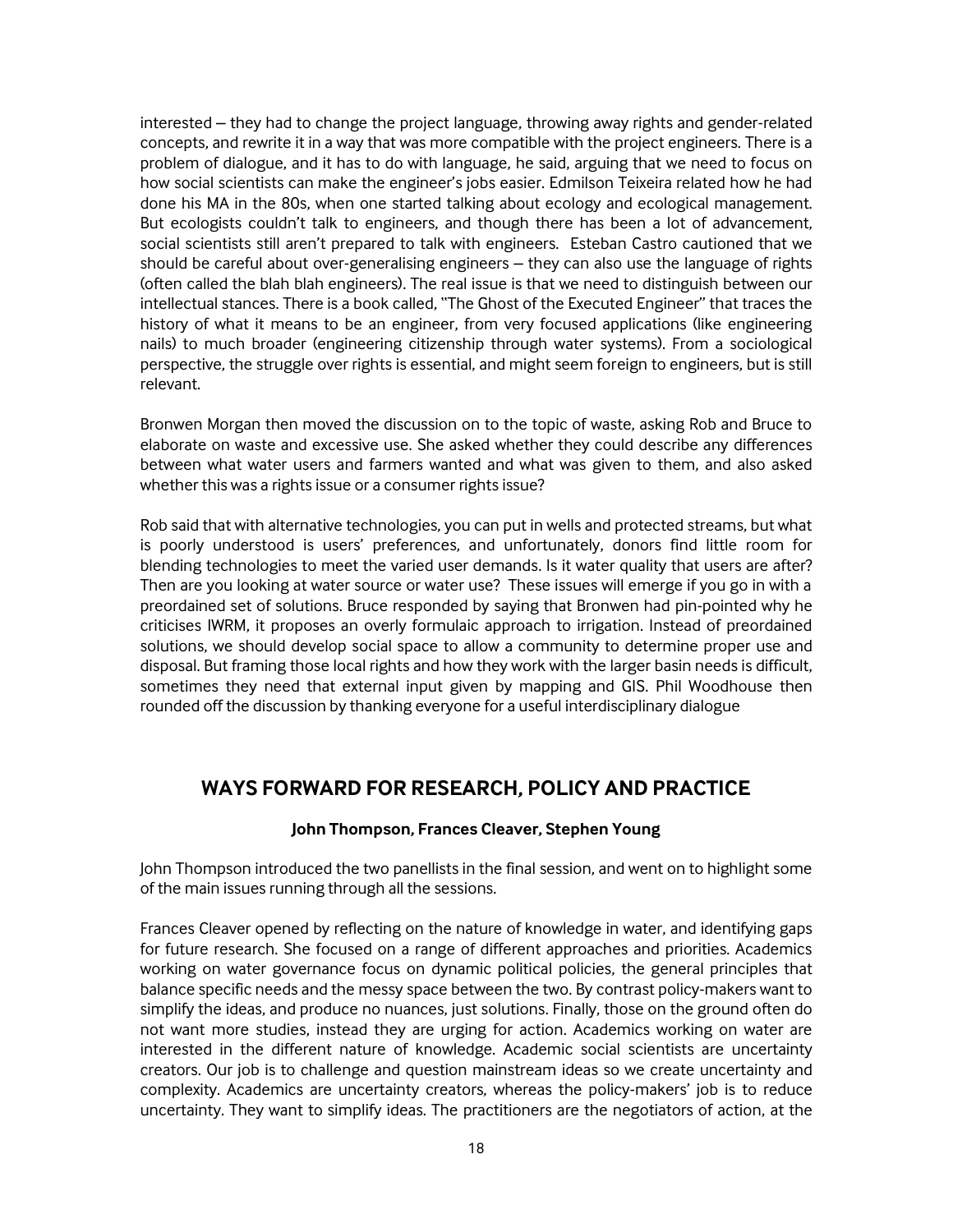interface of complexity, dealing with real people, manifestation of real people and complex interaction and at the same time uncertainties and action. We talk about deliberative forums, as if we can come together, speak, and come up with agreed paths. But how can we overcome difficult and different approaches? There is not enough attention given to these diverse interfaces to negotiate the different types of knowledge, knowledge demand and demand for action. Melissa reminded us in the beginning of the tension between oversimplification vs complexity. Somewhere in the pathways approach, we need both – we need the simple and the complex – but what do we need these approaches for? We need them for the big picture, to understand societal inequalities and gross misallocations of resources, especially if we are interested in transformation or equity of resources. But we also need the picture of local people working things out that takes into account agency. We need to hold both complexity and policy together. We need a 'public knowledge' that combines academic and instrumental knowledge together, that embraces a debate about societal goals. Research also needs to combine structure with agency and focus on how institutions deal with ambiguity and uncertainty and the different pathways to sustainability that include or exclude certain people/ perspectives.

Stephen Young asked how social perspectives of complexity and change can give rise to solutions on the ground. As a policy-maker, looking towards concrete outcomes, how can we make sense of these complexities? It is of course a complex picture to piece together; which fits with the STEPS agenda. How does examining the critical framing of arguments actually help us work most constructively together? When looking at policy challenges, climate change has been a big agenda for DFID which also has a renewed focus on water, focussing on both water resources, transboundary issues, international architecture and the right to sanitation and the focus on health. It is true though that we have been slow to respond to the urbanisation challenge. We are also seeking to translate risk and uncertainty into policy-making. Policymaking is a chaotic business, it is not about logical strains, it's never neat and easy, but always very complex. Are we now a society focusing on managing risk more effectively? Considering institutions, which are the ones that bring justice? Back to framing concepts, from the individual household level to health colleagues, to national level, helping politicians understand this. How do we get influence there? How do we take forward dialogues – the deliberative forums? We look ahead to the changes we are seeking to bring about, including at the international architecture. This brings together a range of stakeholders to influence these issues, and so thinking of framework for complexity will be a useful concept to take forward.

John Thompson rounded up by observing that the session was very much about bringing solutions through complexity. And while it may complexify things, it will hopefully create better ways of going forward and to think more about what is done to go forward. Scientists are good at coming up with answers, but not always good at coming up with questions. But it is essential to get the questions right.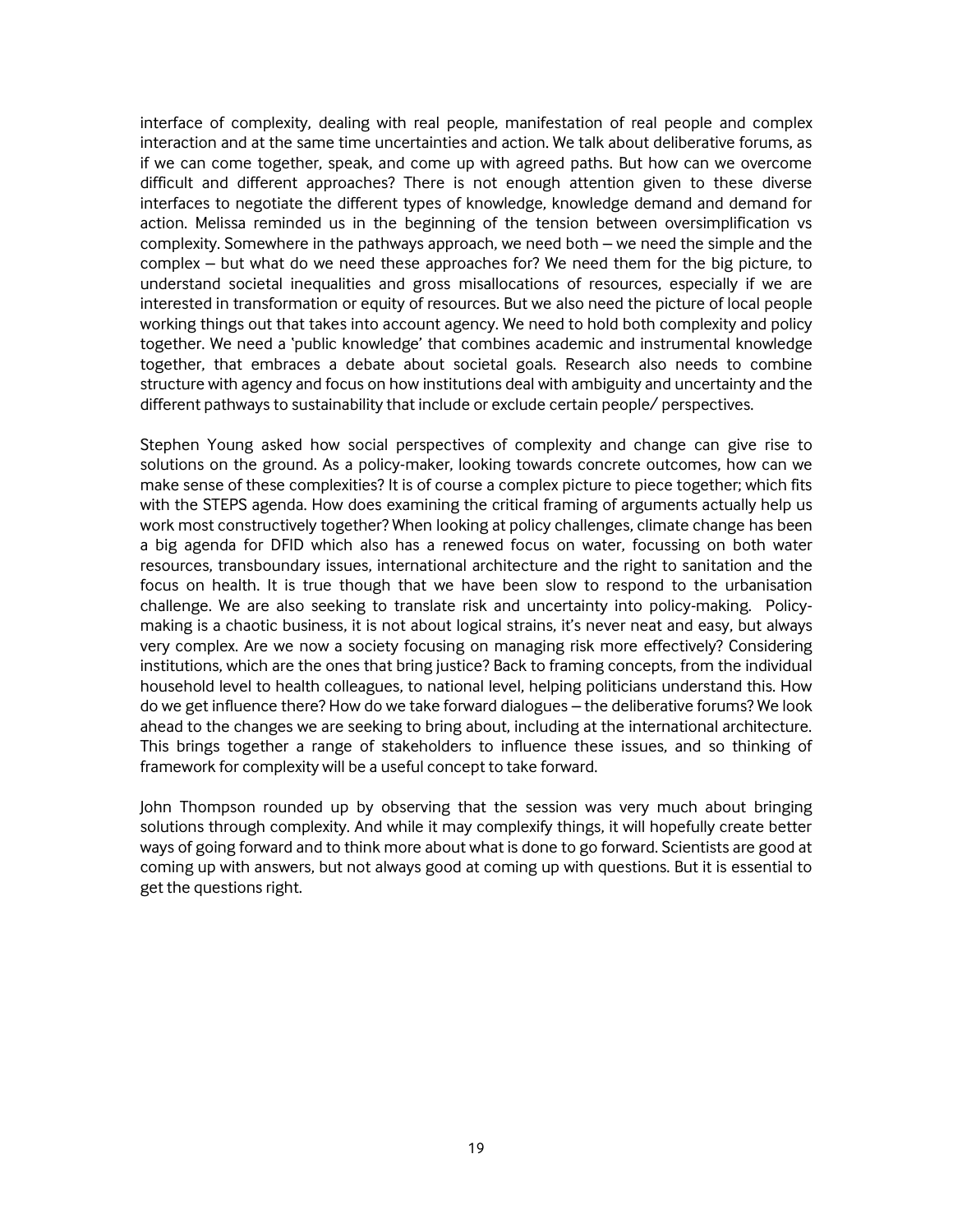# **CONCLUSION**

<span id="page-21-0"></span>Rather than creating complexity, social scientists are illuminating, elucidating and explaining – not creating, but revealing the complexity that is already there. The role of social scientists is indeed to uncover complexity but policy is not just chaotic: It is also political. It is only chaotic if you think that it is.

Still, there was consensus that even though there is tension between social scientists and hard scientists, we should rid ourselves of such distinctions. What is needed is for every kind of scientist to scale his or her knowledge to the issue at stake, it is not about some realities being more complex, but rather about framing how we deal with our different scientific ways of knowing. We are interested in the real world, and creating better opportunities for the less privileged than they have at the moment. What matters is social relationships, which includes the scientific community; a fascinating chance to work together. We have been stuck with an image of our scientists in far away cultures and now we have to look at how to engage with global issues that manifest themselves locally.

Working together across the disciplines is key. The obstacles are not unusual, knowledge becomes an obstacle to producing new knowledge; we need to destroy the knowledge we've already created. We need new observables, to make observable the processes that are not. We thus need to make visible that which might not be so visible, in ways that create more options and more possibilities for different people.

In sum, participants generally agreed that while the Symposium aired and shared diverse views, it was constructive and full of energy and passion. It is hopefully the beginning of further engaged debates bringing together critical and interdisciplinary perspectives on how to achieve pro poor and socially just sustainability in water and sanitation. We hope discussions summarised in this report will provide a starting point for continued conversations and collaboration, through sharing of resources, follow-up discussions, future conferences and research initiatives. Please join with us in taking this forward the debate.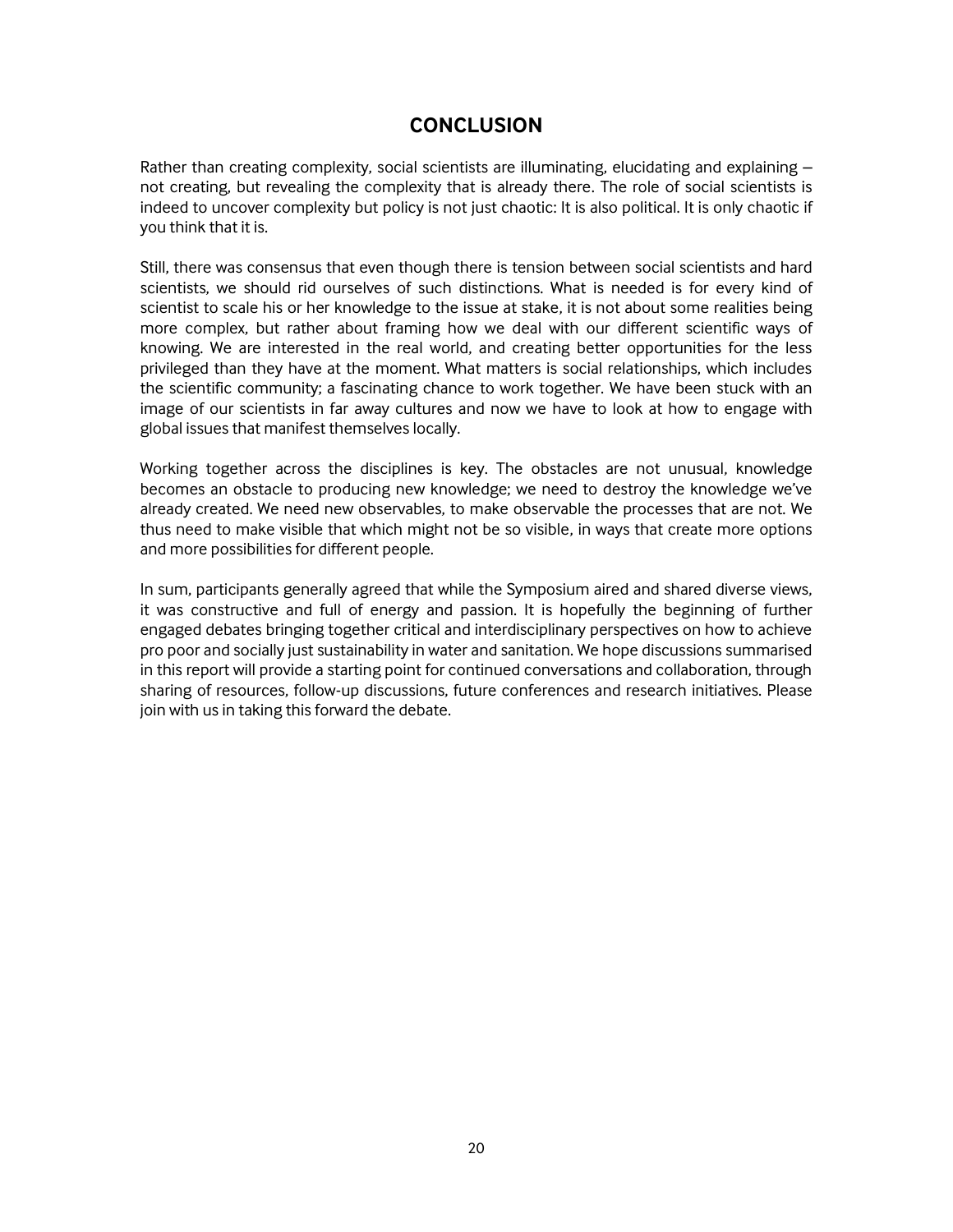# <span id="page-22-0"></span>**APPENDIX I: STEPS WATER AND SANITATION PUBLICATIONS**

(In chronological order)

Mehta, L., Marshall, F., Movik, S., Stirling, A., Shah, E., Smith, A. and Thompson, J. (2007) Liquid Dynamics: challenges for sustainability in water and sanitation, STEPS Working Paper 6, Brighton: STEPS Centre

Movik, S. (2009) The Dynamics and Discourses of Water Allocation Reform in South Africa, STEPS Working Paper 21, Brighton: STEPS Centre

Movik, S. and Mehta, L. (2009) Going with the Flow? Directions of Innovation in the Water and Sanitation Domain, STEPS Working Paper 29, Brighton: STEPS Centre

Marshall, F., Waldman, L., MacGregor, H., Mehta, L. and Randhawa, P. (2009) On the Edge of Sustainability: Perspectives on Peri-urban Dynamics, STEPS Working Paper 35, Brighton: STEPS **Centre** 

Movik, S. and Mehta, L. (2010) The Dynamics and Sustainability of Community-led Total Sanitation (CLTS): Mapping Challenges and Pathways, STEPS Working Paper 37, Brighton: STEPS **Centre** 

Thapa, S., Marshall, F. and Stagl, S. (2010) Understanding Peri-urban Sustainability: The Role of the Resilience Approach, STEPS Working Paper 38, Brighton: STEPS Centre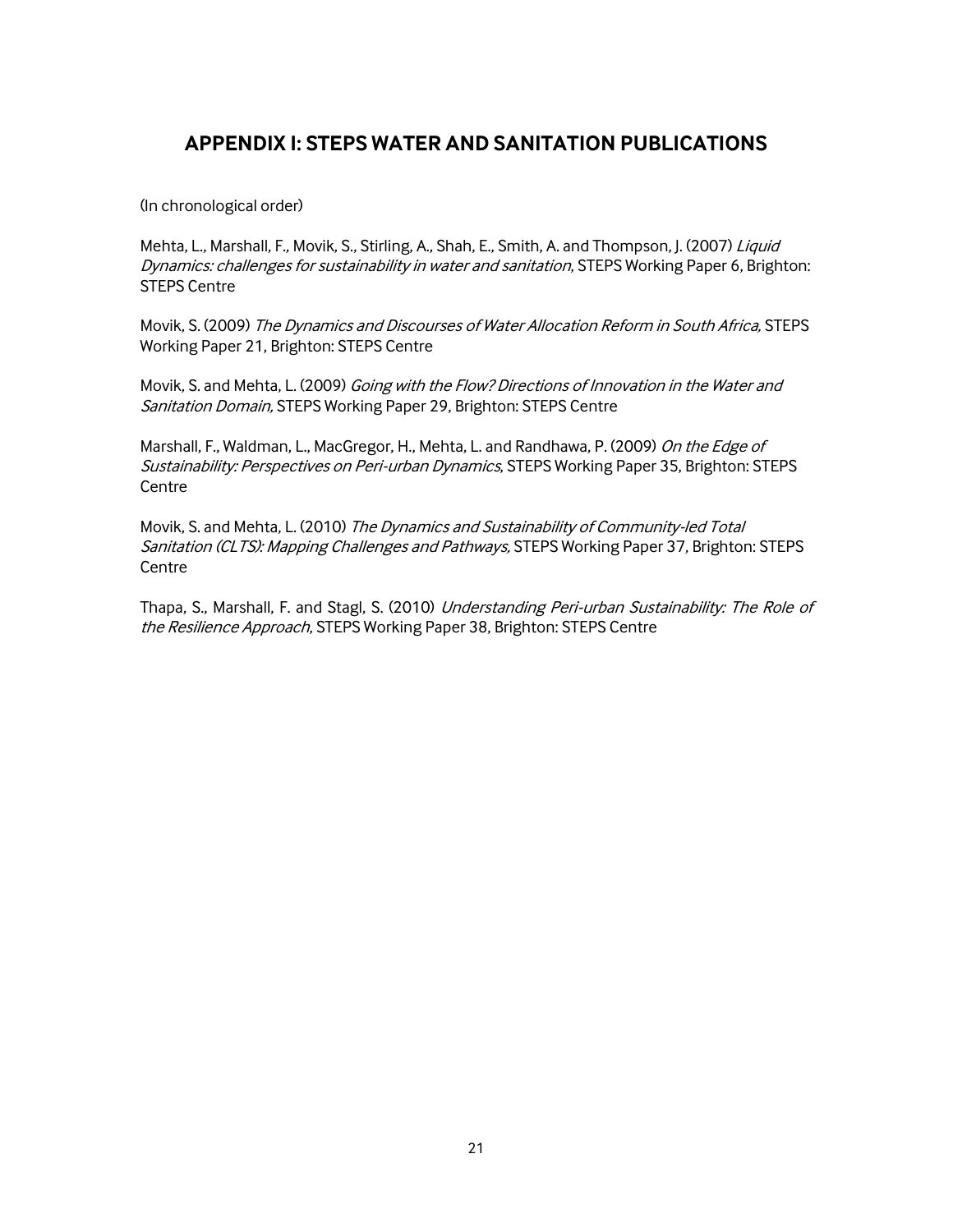# **APPENDIX II: LIST OF PARTICIPANTS**

<span id="page-23-0"></span>

| <b>Name</b>              | <b>Affiliation</b>                                                           |
|--------------------------|------------------------------------------------------------------------------|
| Abimbola Odumosu         | <b>UNICEF</b>                                                                |
| <b>Brian Reed</b>        | Water, Engineering and Development Centre (WEDC),<br>Loughborough University |
| Bronwen Morgan           | University of Bristol                                                        |
| <b>Bruce Lankford</b>    | University of East Anglia                                                    |
| Cassandra Bergstrøm      | Norwegian University of Life Sciences                                        |
| Declan Conway            | University of East Anglia                                                    |
| <b>Edmilson Teixeira</b> | Federal University of Espirito Santo - Brazil                                |
| <b>Emily Polack</b>      | Institute of Development Studies                                             |
| Fatema Rajabali          | Eldis, Institute of Development Studies                                      |
| <b>Frances Cleaver</b>   | School of Oriental and African Studies (SOAS)                                |
| Gordon McGranahan        | International Institute for Environment and<br>Development (IIED)            |
| Harriet Le Bris          | STEPS Coordinator, Institute of Development Studies                          |
| Ingrid Nyborg            | Norwegian University of Life Sciences                                        |
| Jan Selby                | University of Sussex                                                         |
| Jeremy Allouche          | Institute of Development Studies                                             |
| John Thompson            | Institute of Development Studies                                             |
| José Esteban Castro      | University of Newcastle                                                      |
| Julia Day                | STEPS Communications Manager, Institute of<br><b>Development Studies</b>     |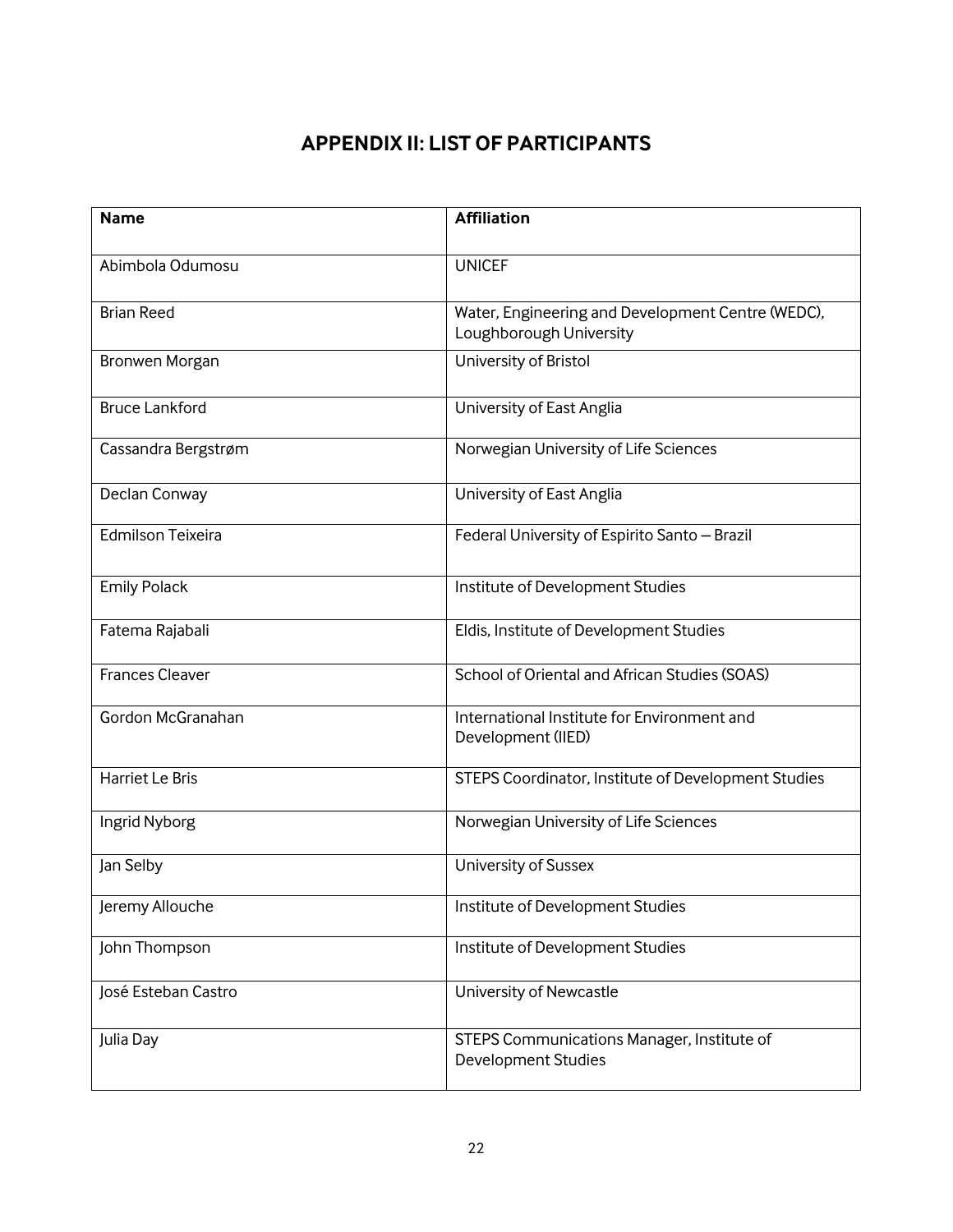| Kate Bayliss       | School of Oriental and African Studies                                     |
|--------------------|----------------------------------------------------------------------------|
| Kirsten Hastrup    | Professor of Anthropology, University of Copenhagen                        |
| Kristin Hamada     | School of Oriental and African Studies (SOAS)                              |
| Laurence Smith     | School of Oriental and African Studies (SOAS)                              |
| Linda Waldman      | Institute of Development Studies                                           |
| Lyla Mehta         | Institute of Development Studies                                           |
| Maggie Klousia     | Institute of Development Studies                                           |
| Mansoor Ali        | <b>Practical Action</b>                                                    |
| Marcos Lopes       | UFES/LabGest(Brazil) & UEA/DEV(UK)                                         |
| <b>Mark Dubois</b> | The WorldFish Center                                                       |
| Melissa Leach      | Institute of Development Studies                                           |
| Merylyn Hedger     | Institute of Development Studies                                           |
| Naomi Vernon       | Institute of Development Studies                                           |
| Nathan Oxley       | STEPS Communications Assistant, Institute of<br><b>Development Studies</b> |
| Peter Newborne     | Overseas Development Institute (ODI)                                       |
| Phemo Kgomotso     | Institute of Development Studies                                           |
| Philip Woodhouse   | University of Manchester                                                   |
| Rob Hope           | Oxford Centre for Water Research, Oxford University                        |
| Robin de la Motte  | University of Manchester                                                   |
| Roger Calow        | Overseas Development Institute (ODI)                                       |
| Sara Wolcott       | Institute of Development Studies                                           |
| Shai Andre Divon   | Norwegian University of Life Sciences                                      |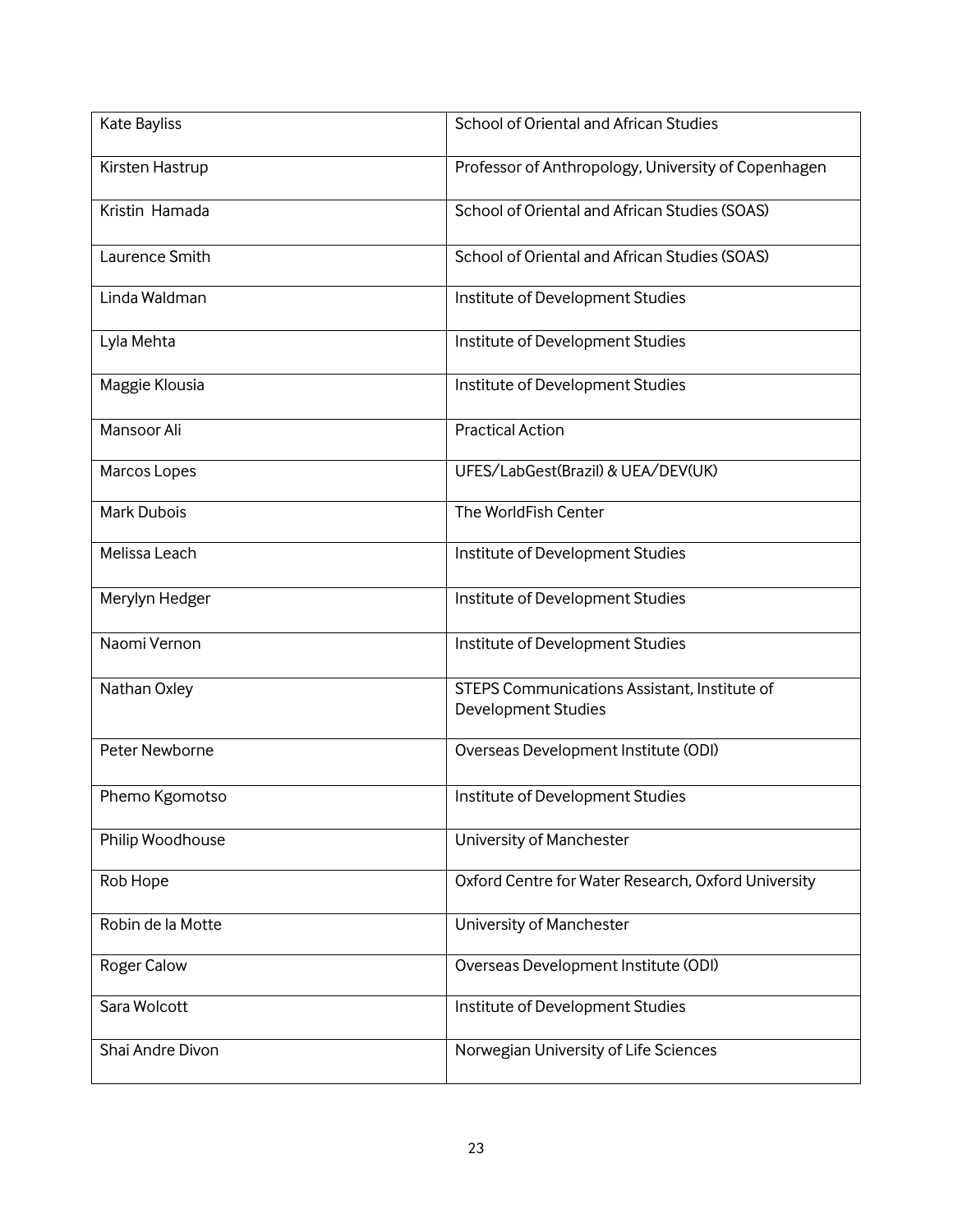| Stephen Young  | Department for International Development (DfID) -<br>Policy and Research Division |
|----------------|-----------------------------------------------------------------------------------|
| Susann Trabert | University of Bayreuth                                                            |
| Synne Movik    | Institute of Development Studies                                                  |
| Tom Slaymaker  | WaterAid                                                                          |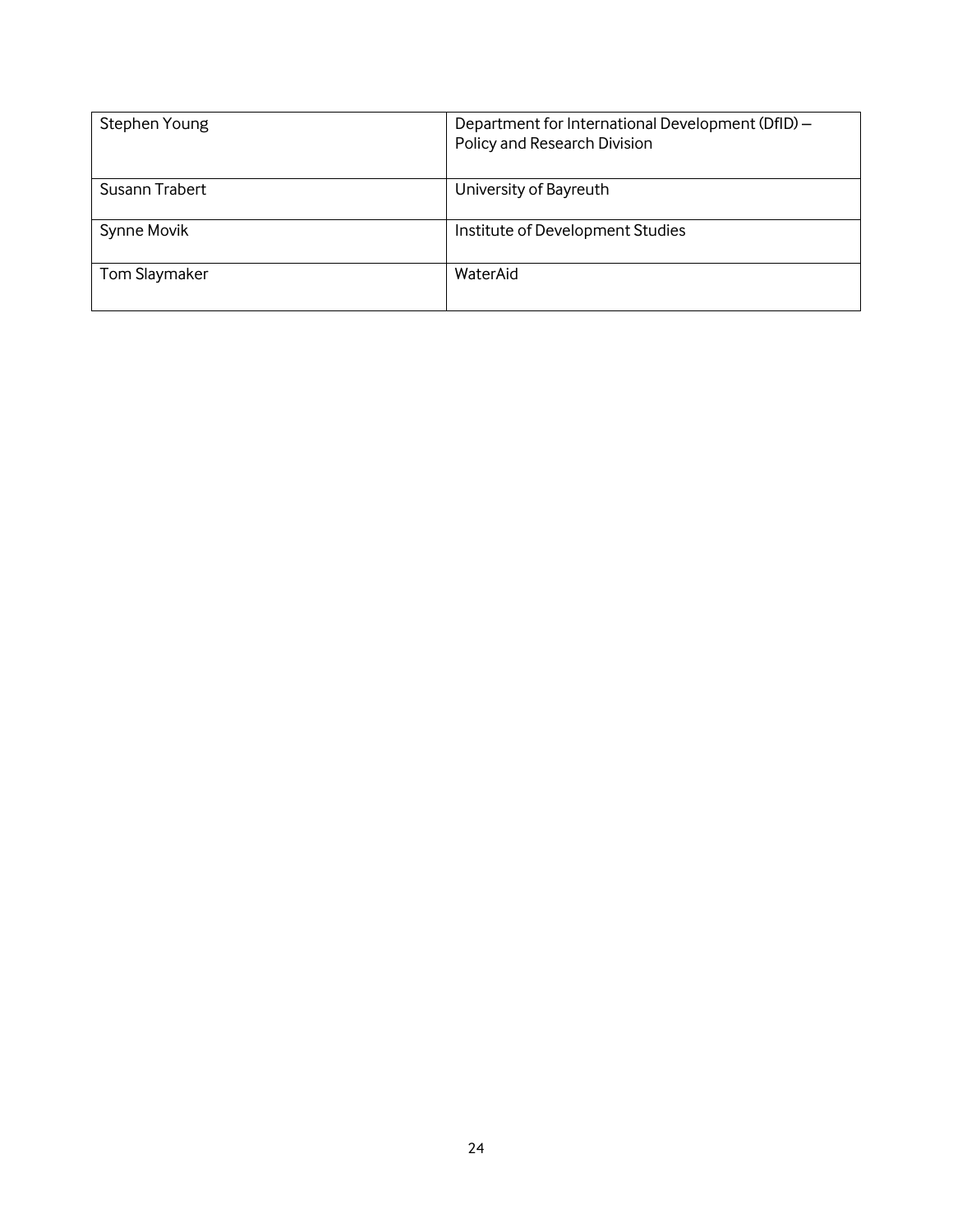# **APPENDIX III: SYMPOSIUM PROGRAMME**

# <span id="page-26-0"></span>**Day 1: Monday 2nd November**

|       | <b>Session</b>                                                              | <b>Speakers</b>                                                                                                                                                                  |
|-------|-----------------------------------------------------------------------------|----------------------------------------------------------------------------------------------------------------------------------------------------------------------------------|
| 15.00 | Registration                                                                |                                                                                                                                                                                  |
| 15.30 | Welcome and Introductions<br>Why Liquid Dynamics?                           | Melissa Leach and Lyla Mehta<br>(IDS)                                                                                                                                            |
| 16.30 | Climate change and uncertainty: emerging<br>issues for water and sanitation | Chair and discussant:<br>Roger Calow (ODI)<br>Speakers:<br>Declan Conway (UEA)<br>Kirsten Hastrup (University of<br>Copenhagen)<br>Laurence Smith (SOAS)<br>Merylyn Hedger (IDS) |

# **Day 2: Tuesday 3rd November**

|       | <b>Session</b>                                                     | <b>Speakers</b>                                                                                                                                                                                                      |
|-------|--------------------------------------------------------------------|----------------------------------------------------------------------------------------------------------------------------------------------------------------------------------------------------------------------|
| 09.00 | Meeting the challenge of Urbanisation and its<br>peri-urban fringe | Chair and discussant:<br>Tom Slaymaker (WaterAid)<br>Speakers:<br>Bronwen Morgan (University of<br><b>Bristol</b> )<br>Jeremy Allouche (IDS)<br>Gordon McGranahan (IIED)<br>/ Lyla Mehta (STEPS)                     |
| 11.30 | Sanitation and disease ecologies                                   | Chair and discussant:<br>Brian Reed (WEDC)<br>Speakers:<br>Ingrid Nyborg and Shai Divon<br>(Norwegian University of Life<br>Sciences)<br>Synne Movik (IDS)<br>Mansoor Ali (Practical Action)<br>Peter Newborne (ODI) |
| 14.00 | Technologies, access rights and uncertainty                        | Chair and discussant:<br>Phil Woodhouse (University of<br>Manchester)<br>Speakers:<br>Esteban Castro (University of<br>Newcastle)<br>Rob Hope (Oxford Centre for<br>Water Research)                                  |